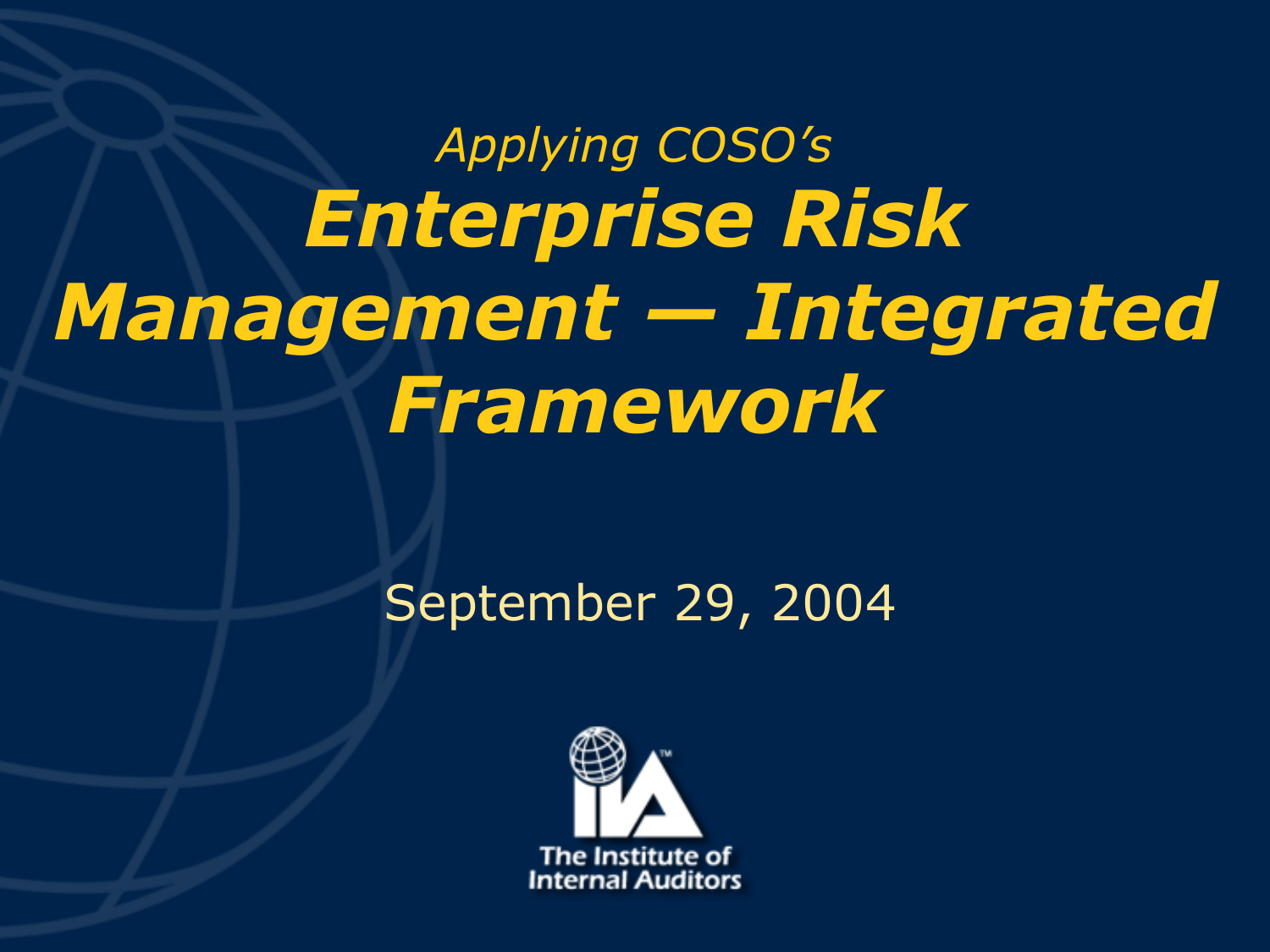## **Today's organizations are concerned about:**

- Risk Management
- Governance
- Control
- Assurance (and Consulting)

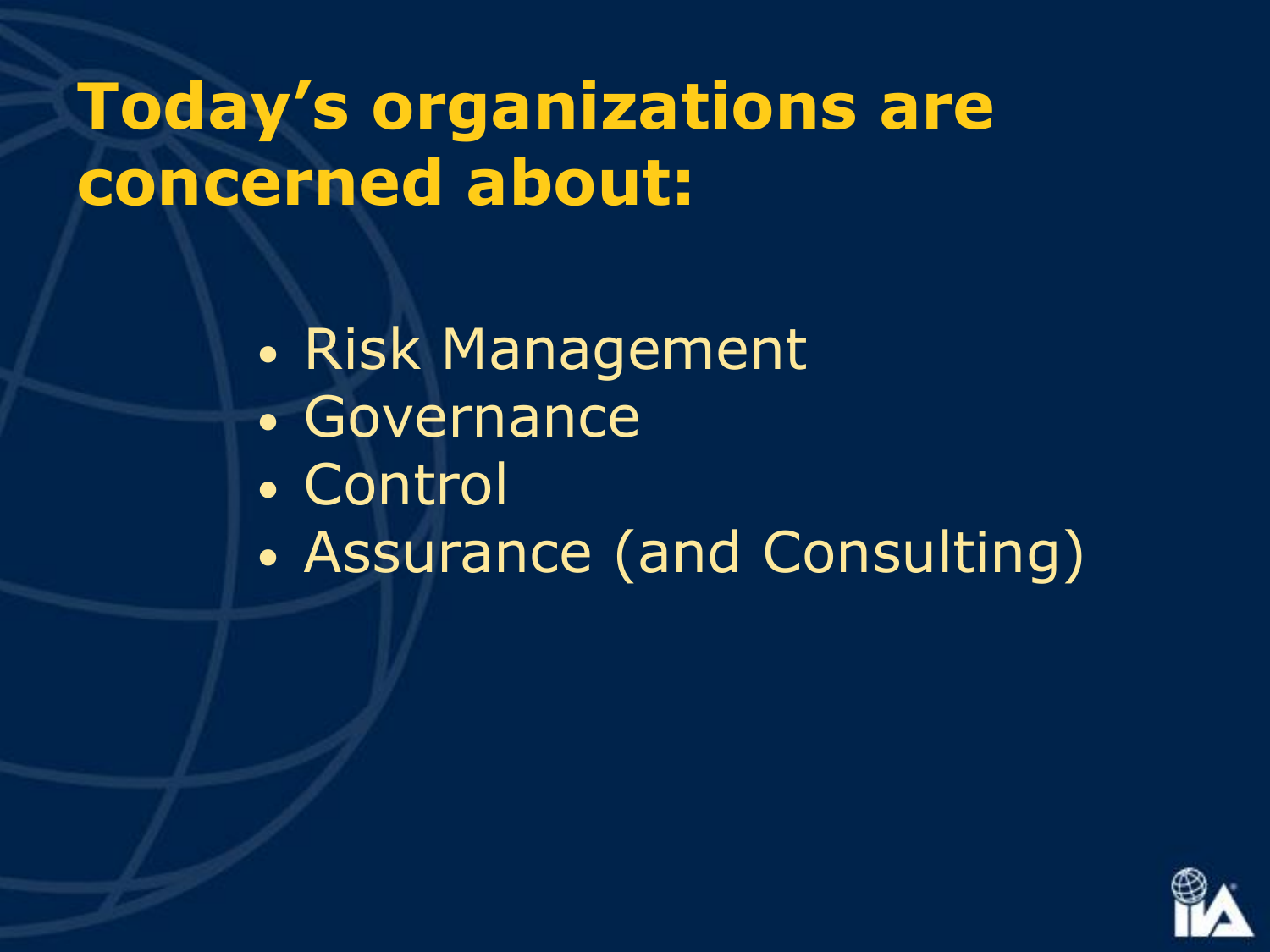#### **ERM Defined:**

*"… a process, effected by an entity's board of directors, management and other personnel, applied in strategy setting and across the enterprise, designed to identify potential events that may affect the entity, and manage risks to be within its risk appetite, to provide reasonable assurance regarding the achievement of entity objectives."*

*Source: COSO Enterprise Risk Management – Integrated Framework. 2004. COSO.*

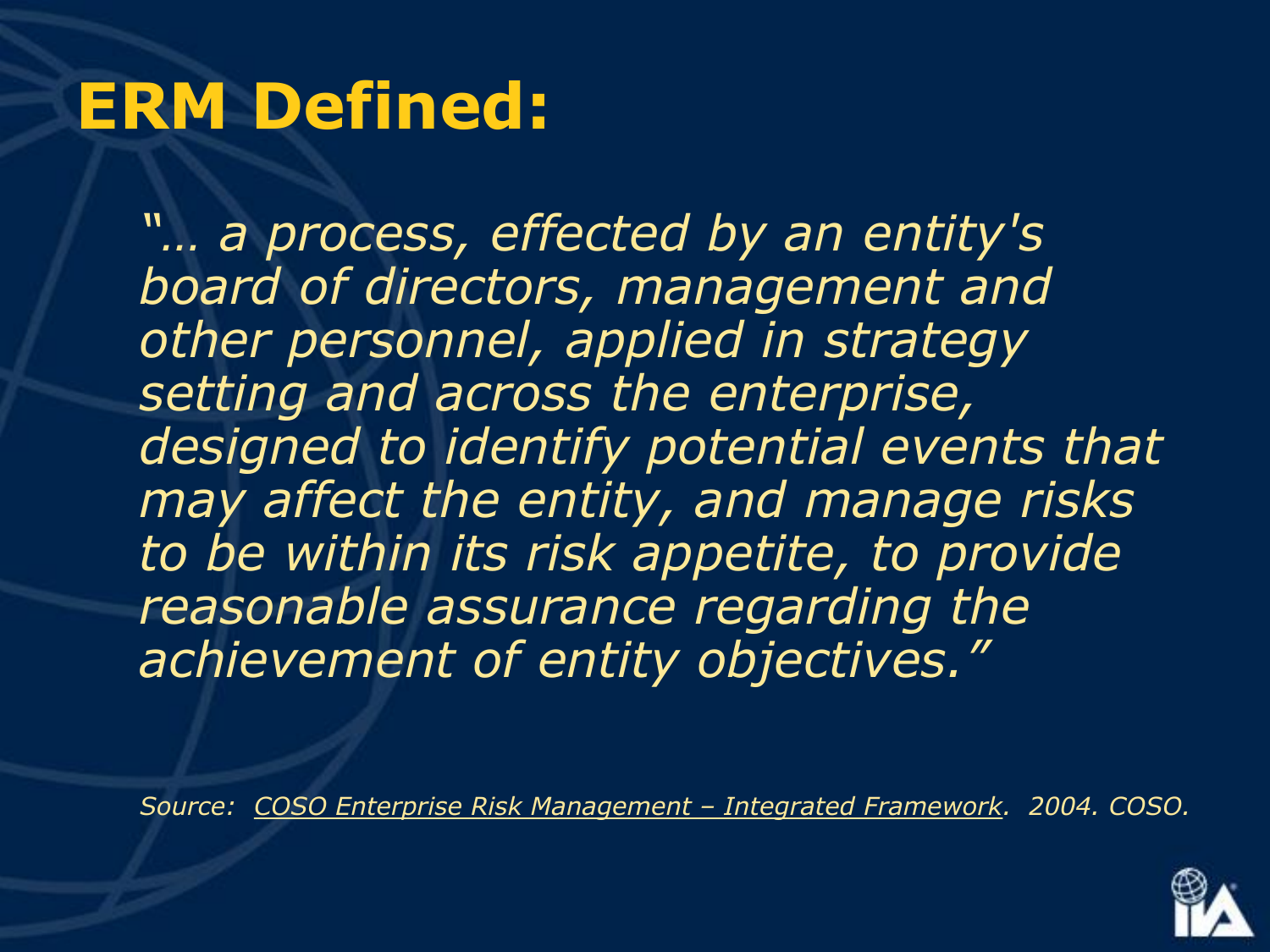#### **Why ERM Is Important**

Underlying principles:

• Every entity, whether for-profit or not, exists to realize value for its stakeholders.

• Value is created, preserved, or eroded by management decisions in all activities, from setting strategy to operating the enterprise day-to-day.

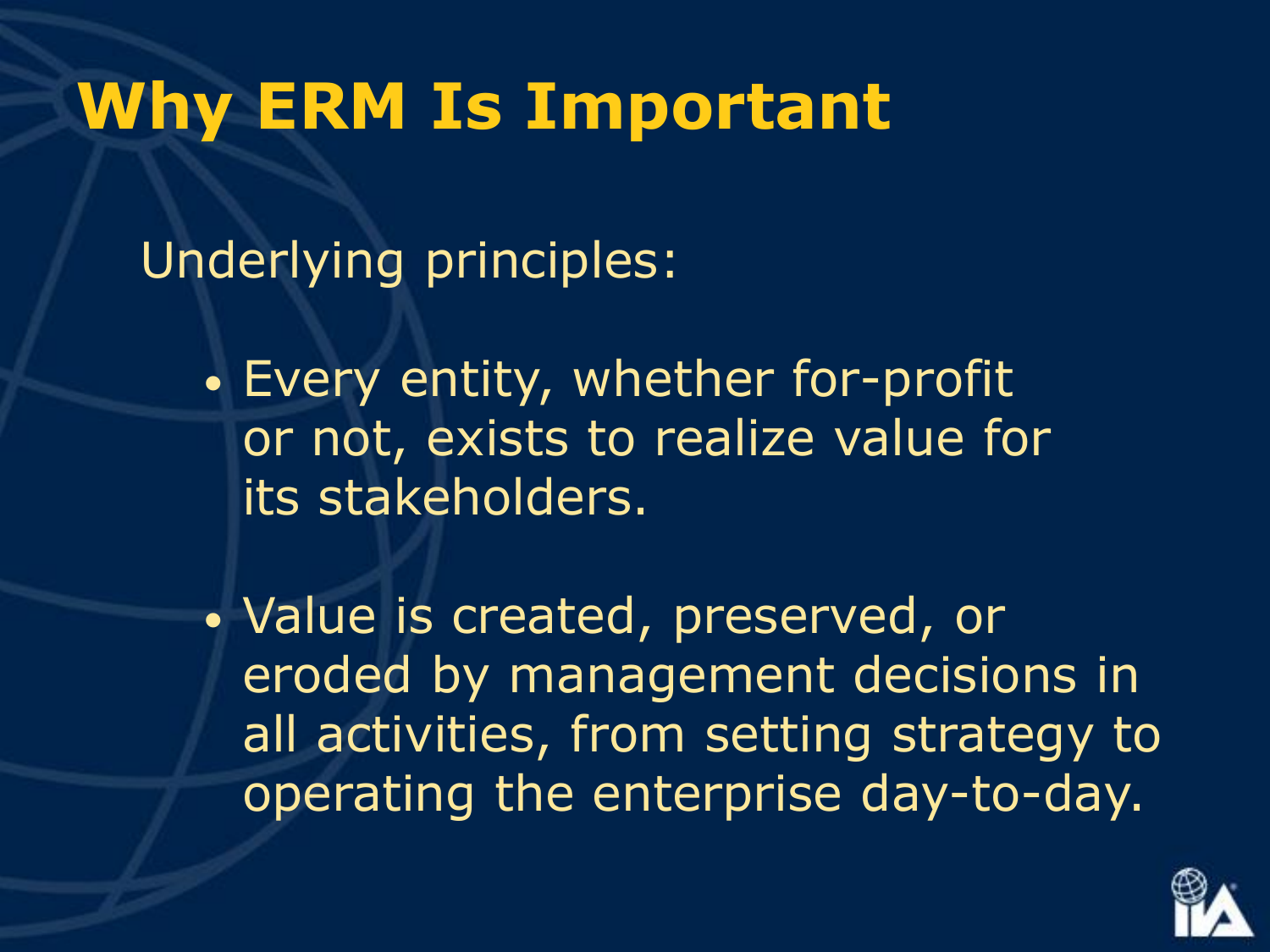#### **Why ERM Is Important**

ERM supports value creation by enabling management to:

• Deal effectively with potential future events that create uncertainty.

• Respond in a manner that reduces the likelihood of downside outcomes and increases the upside.

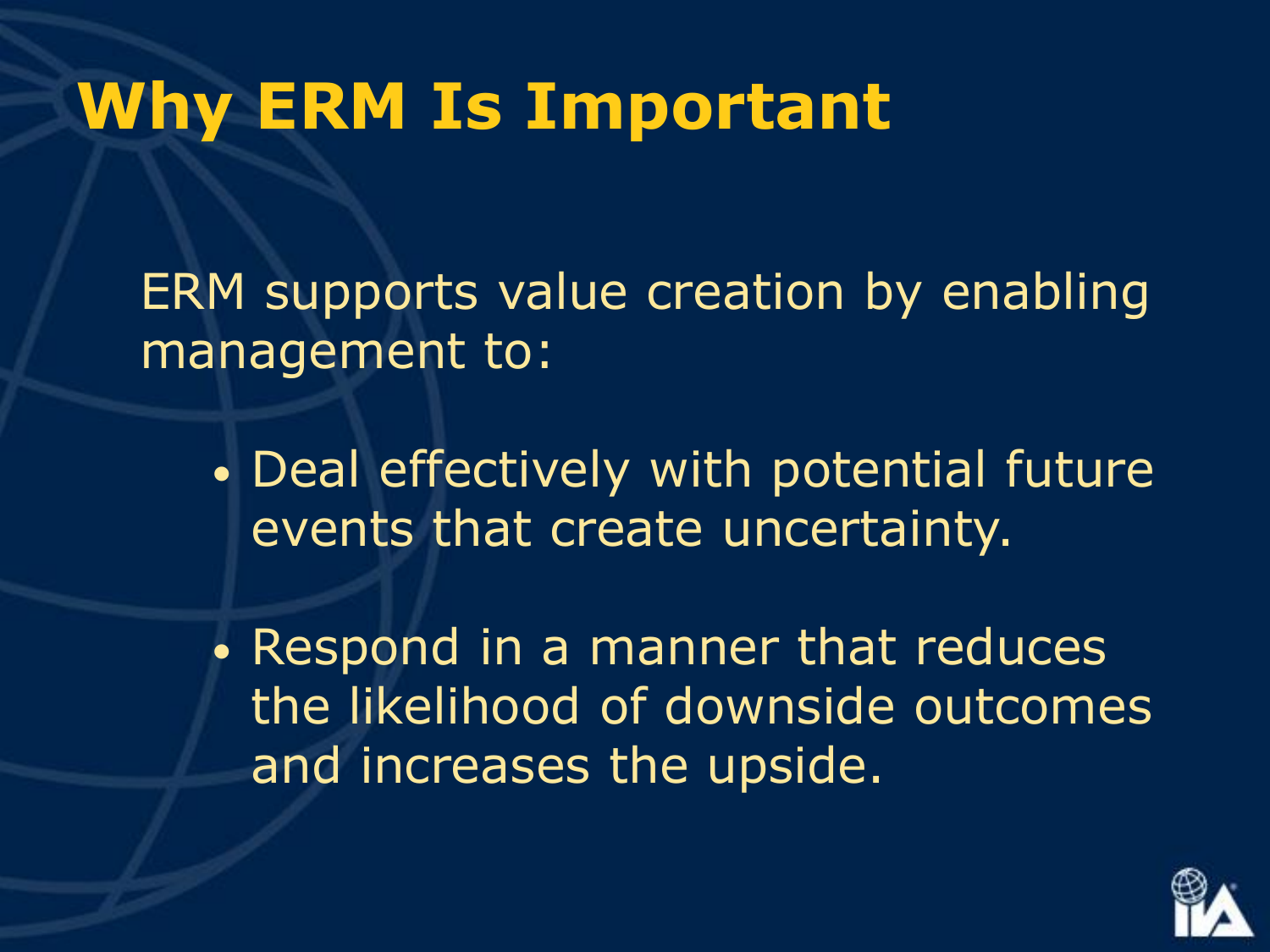## **Enterprise Risk Management**  *—* **Integrated Framework**

This COSO ERM framework defines essential components, suggests a common language, and provides clear direction and guidance for enterprise risk management.

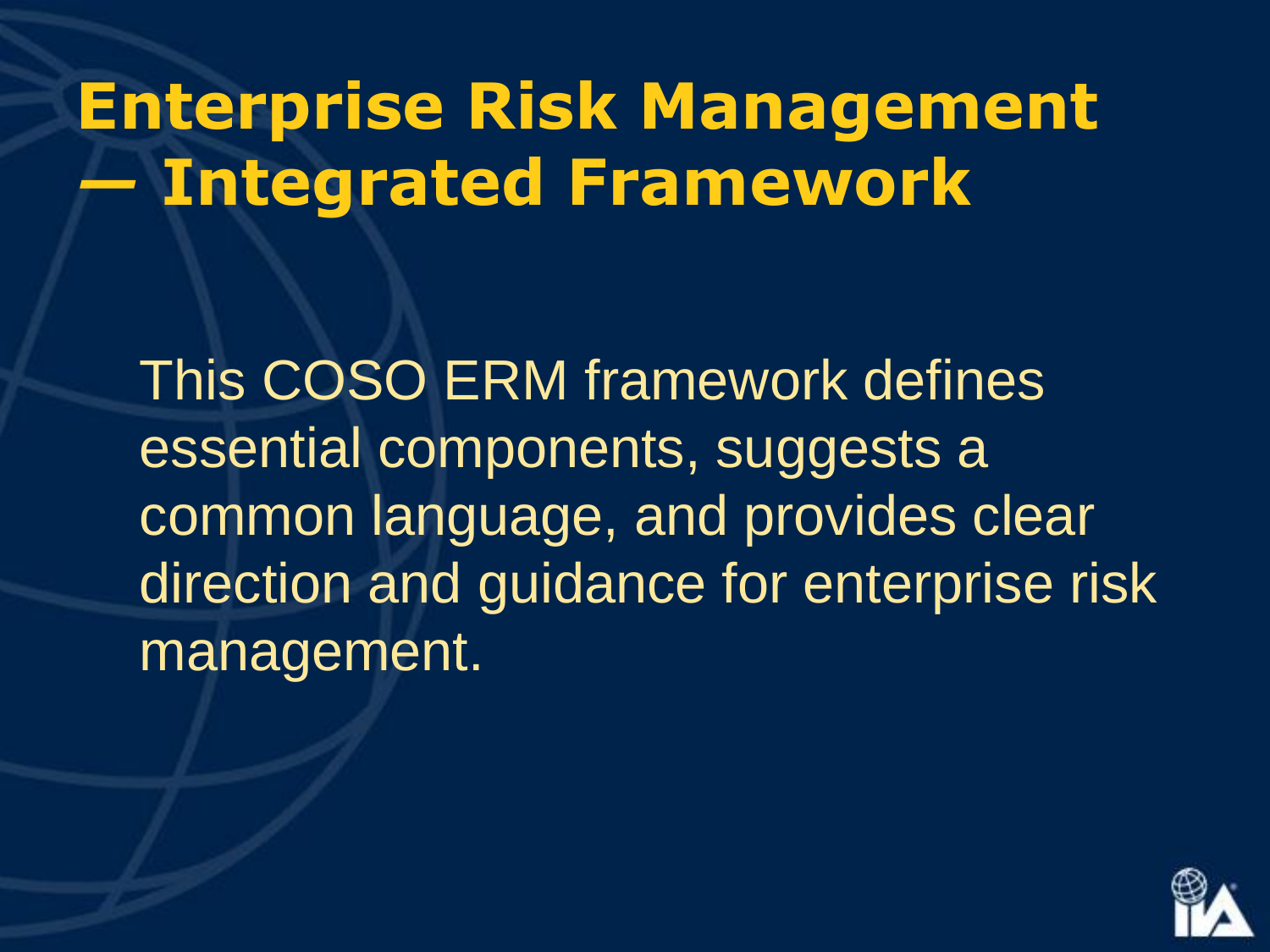Entity objectives can be viewed in the context of four categories:

- Strategic
- **Operations**
- Reporting
- Compliance



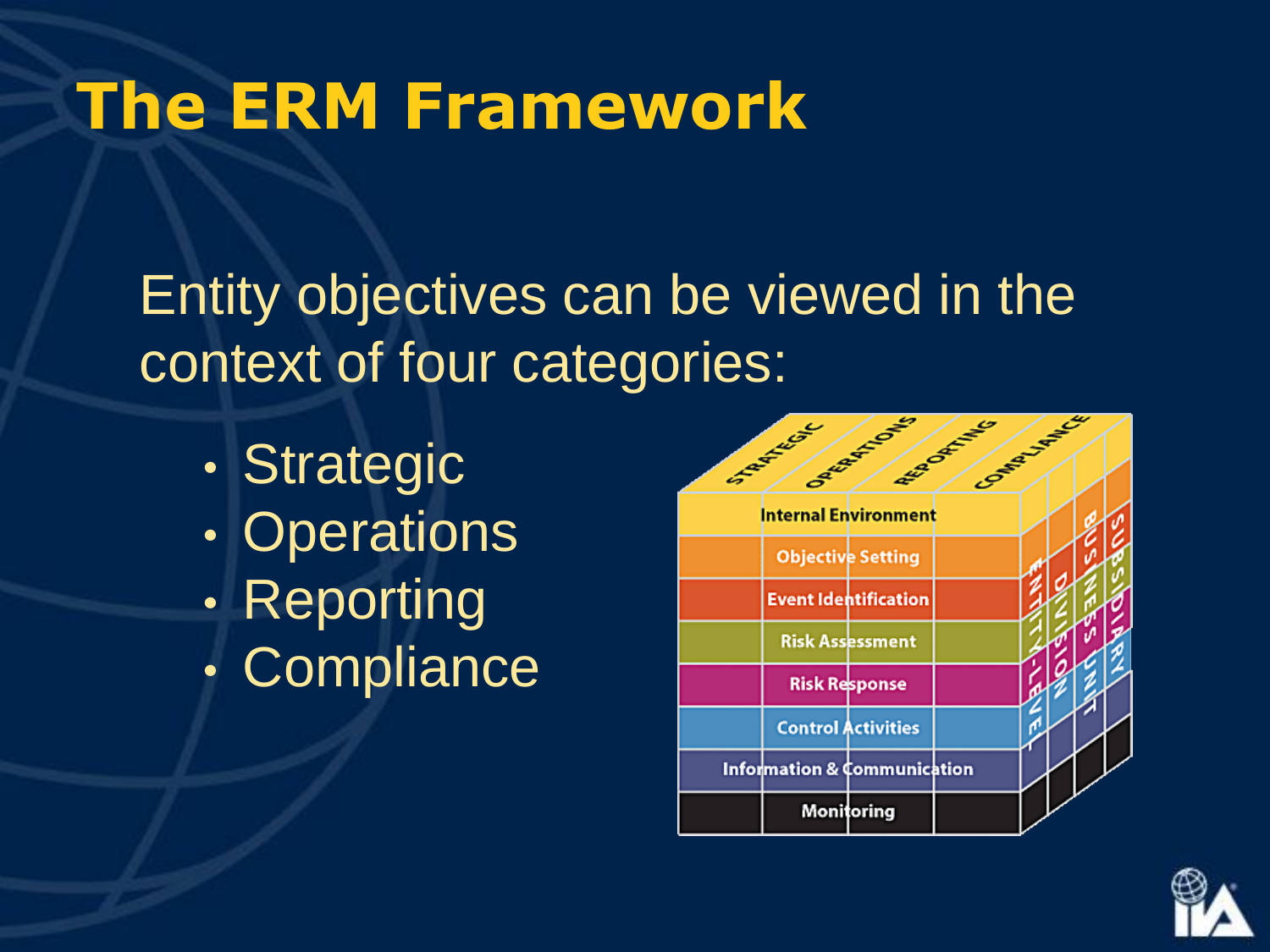ERM considers activities at all levels of the organization:

• Enterprise-level • Division or subsidiary • Business unit processes



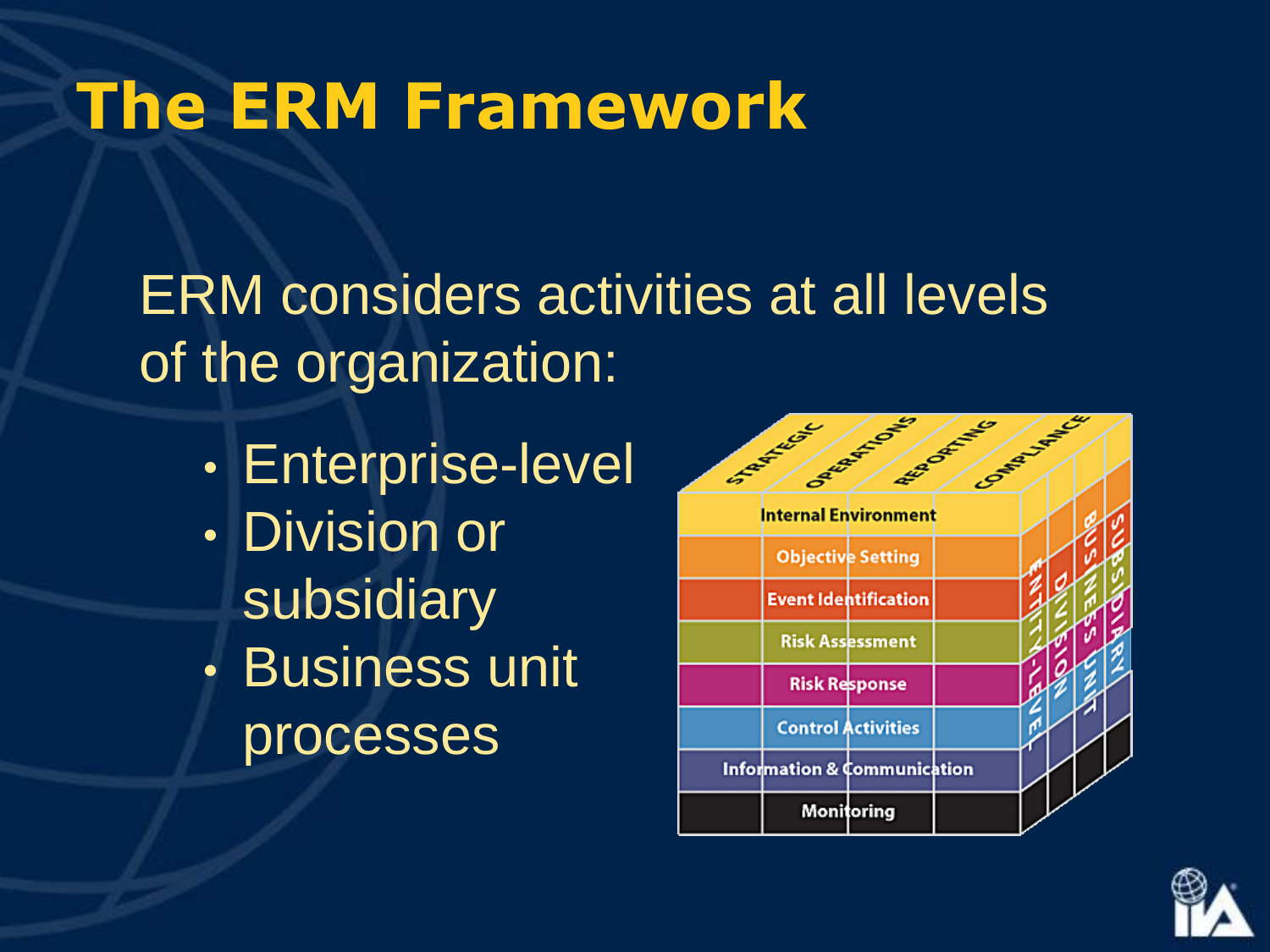Enterprise risk management requires an entity to take a *portfolio view* of risk.

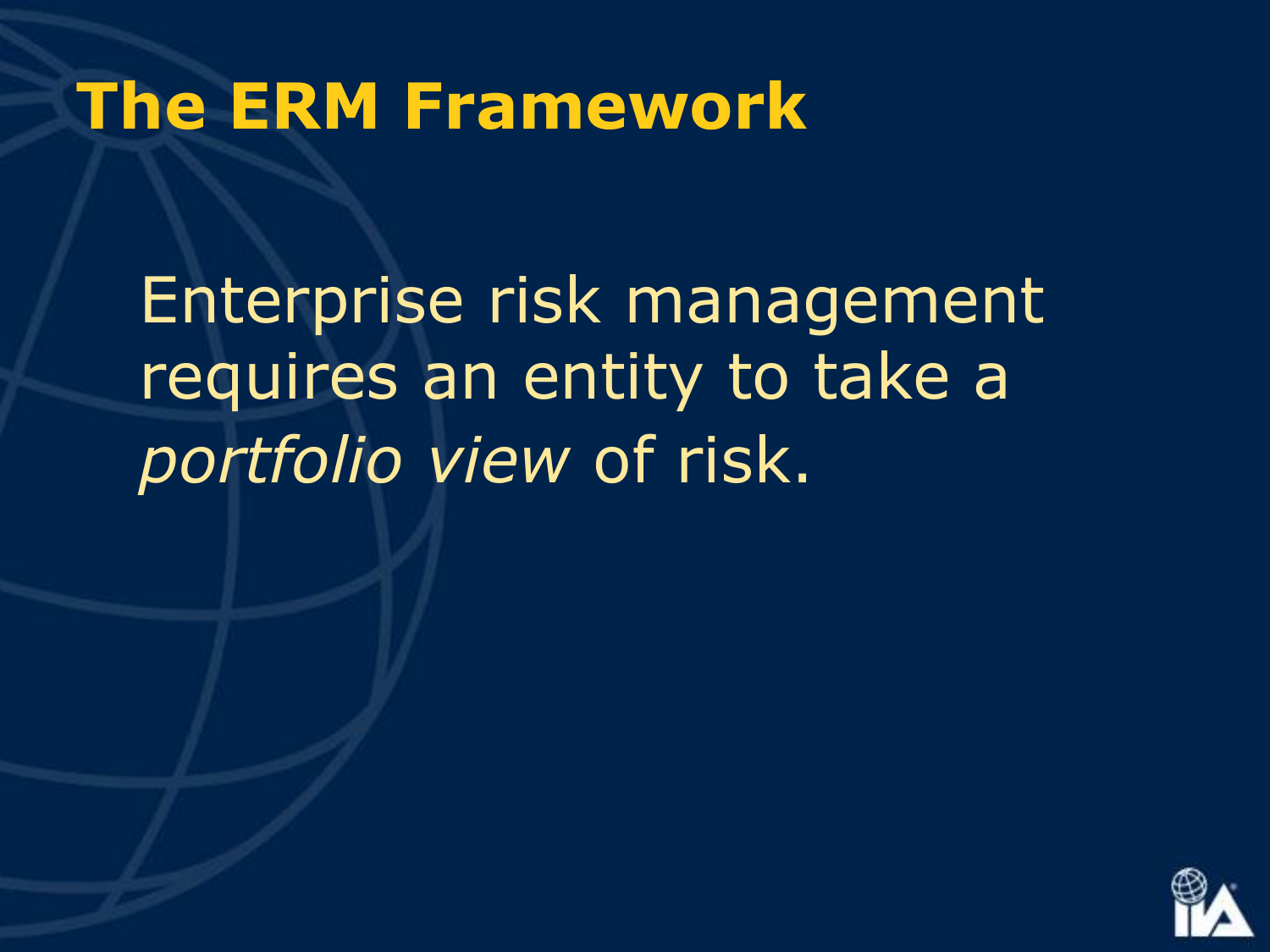• Management considers how individual risks interrelate.

• Management develops a portfolio view from two perspectives: - Business unit level - Entity level

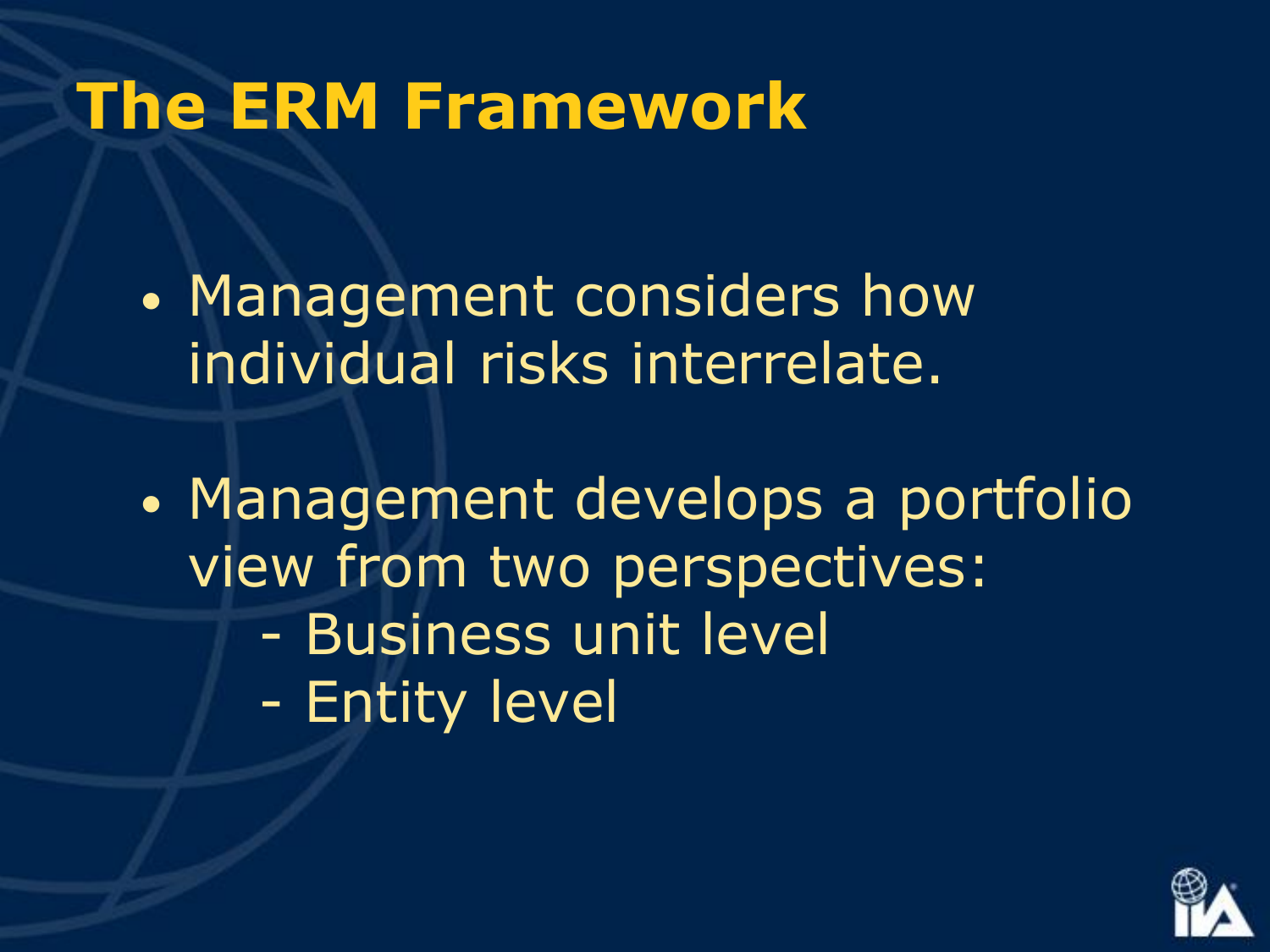The eight components of the framework are interrelated …



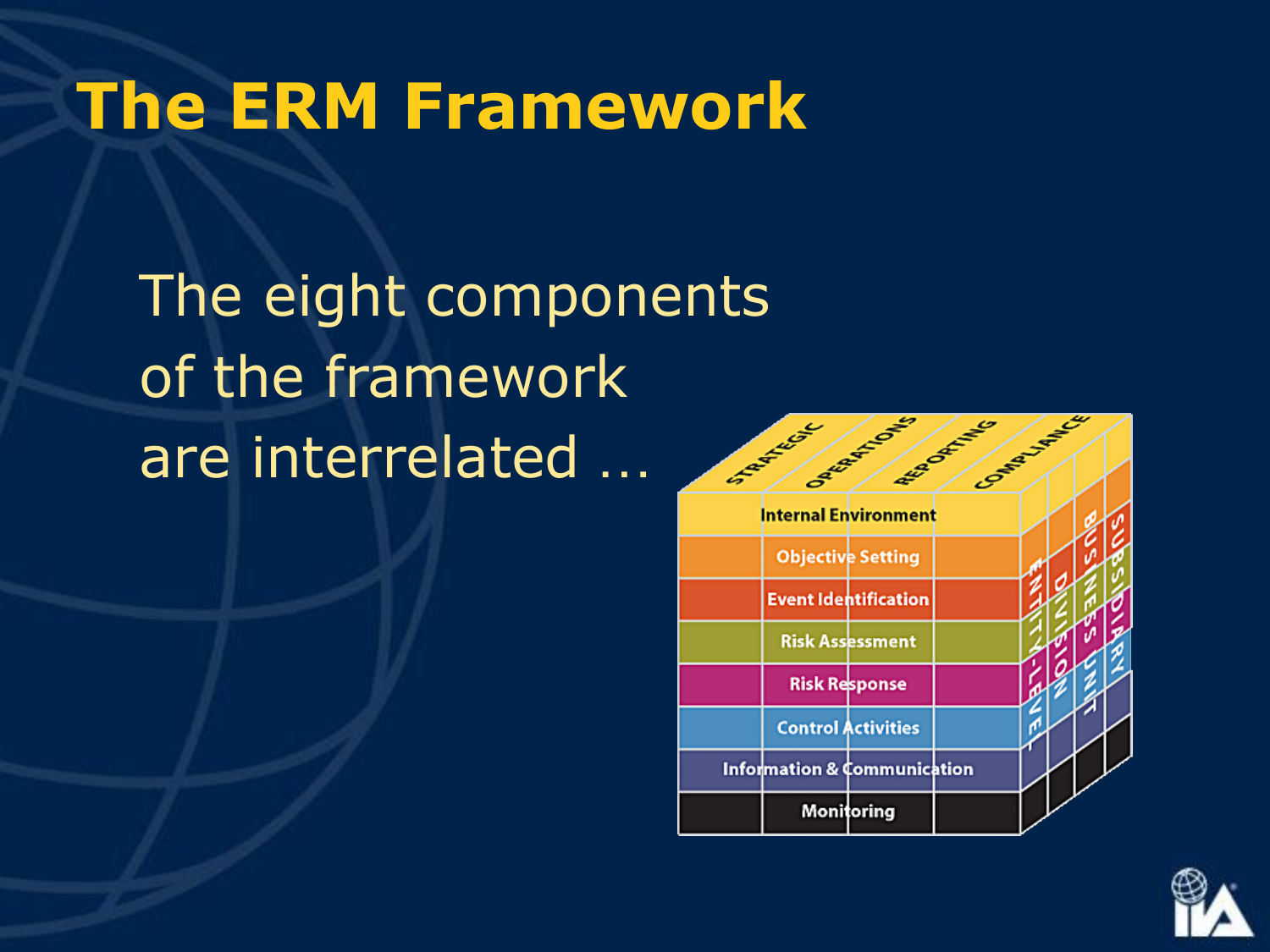#### **Internal Environment**

- Establishes a philosophy regarding risk management. It recognizes that unexpected as well as expected events may occur.
- Establishes the entity's risk culture.
- Considers all other aspects of how the organization's actions may affect its risk culture.

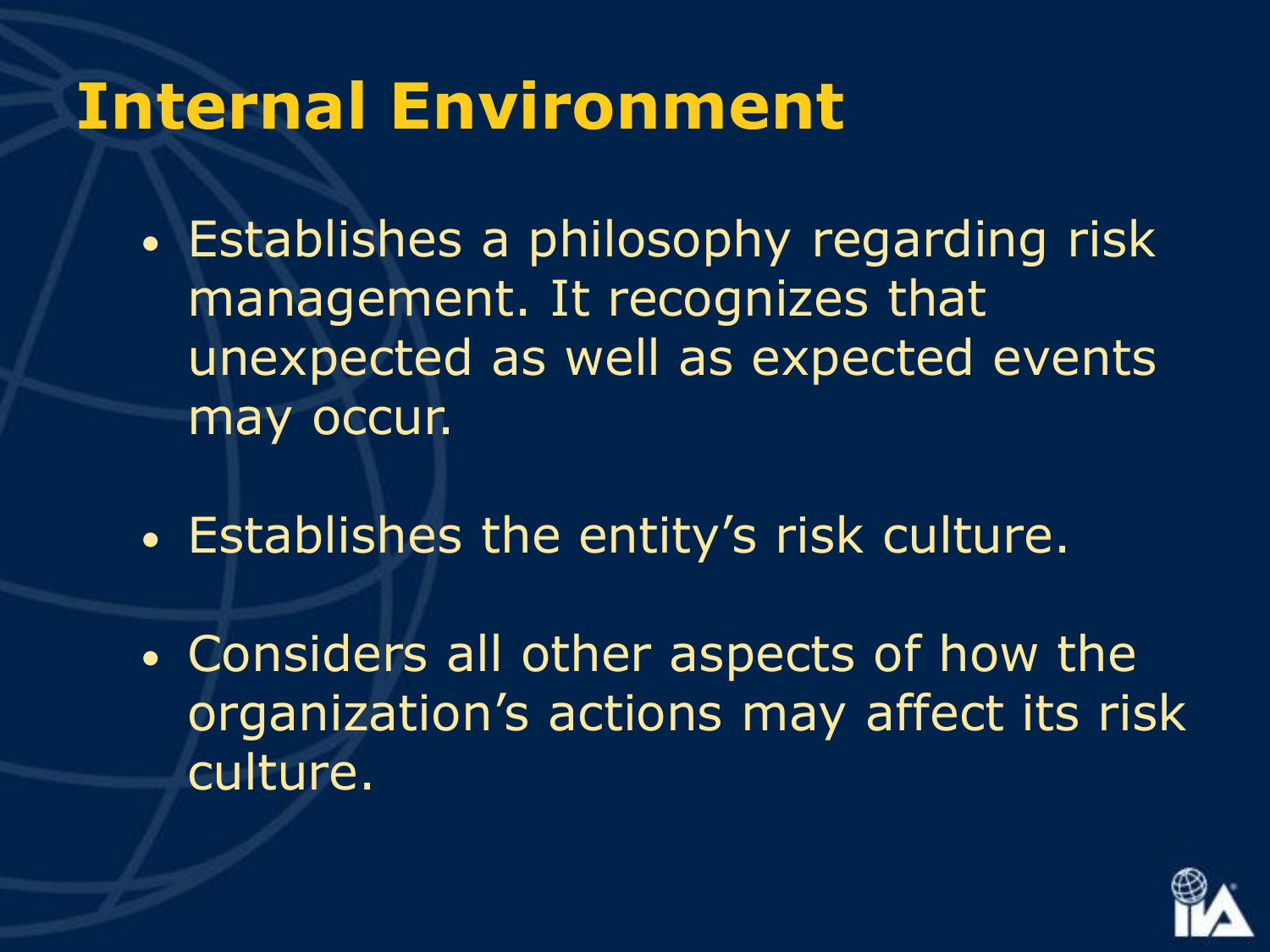### **Objective Setting**

- Is applied when management considers risks strategy in the setting of objectives.
- Forms the risk appetite of the entity a high-level view of how much risk management and the board are willing to accept.
- Risk tolerance, the acceptable level of variation around objectives, is aligned with risk appetite.

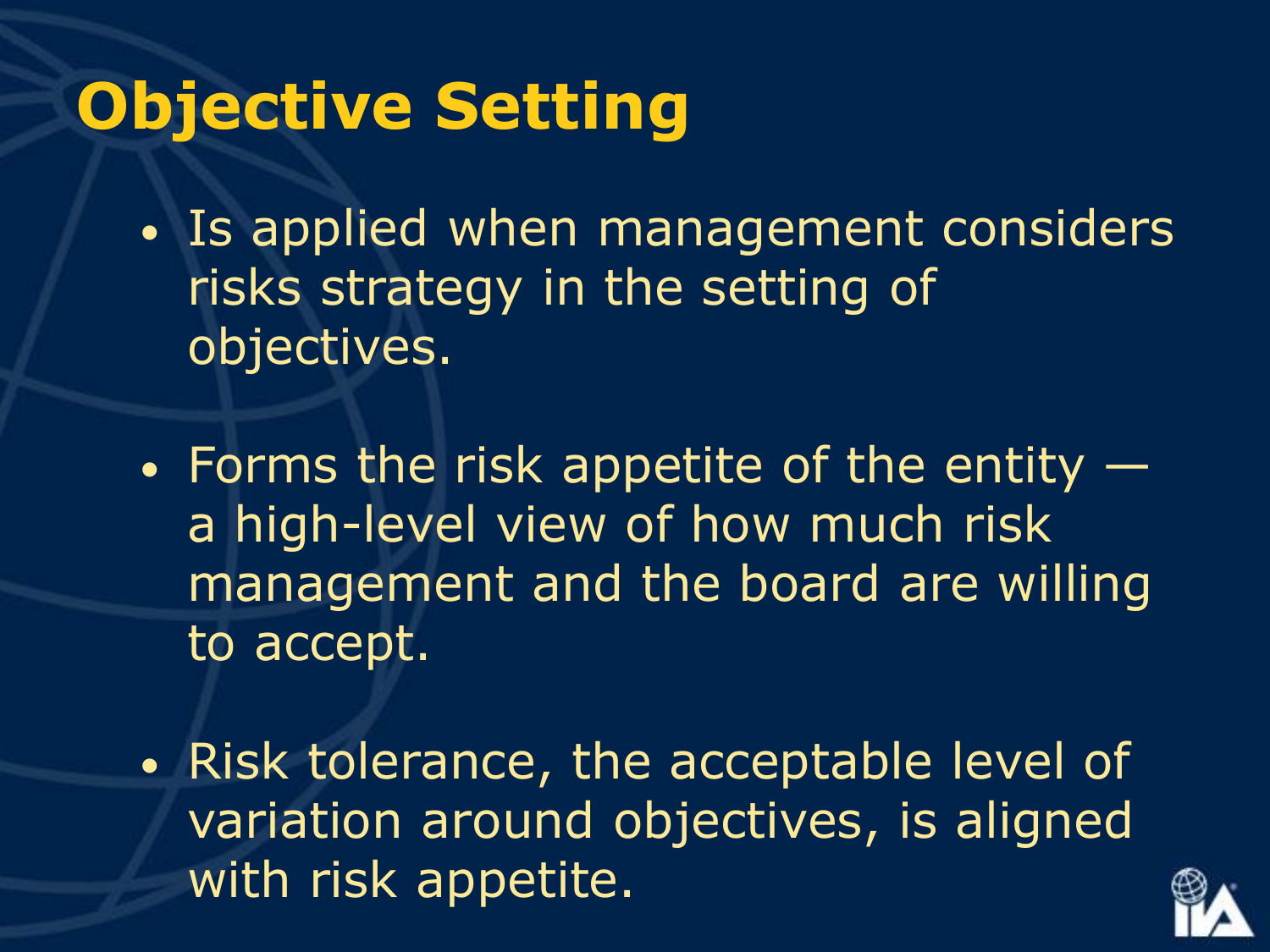#### **Event Identification**

- Differentiates risks and opportunities.
- Events that may have a negative impact represent risks.
- Events that may have a positive impact represent natural offsets (opportunities), which management channels back to strategy setting.

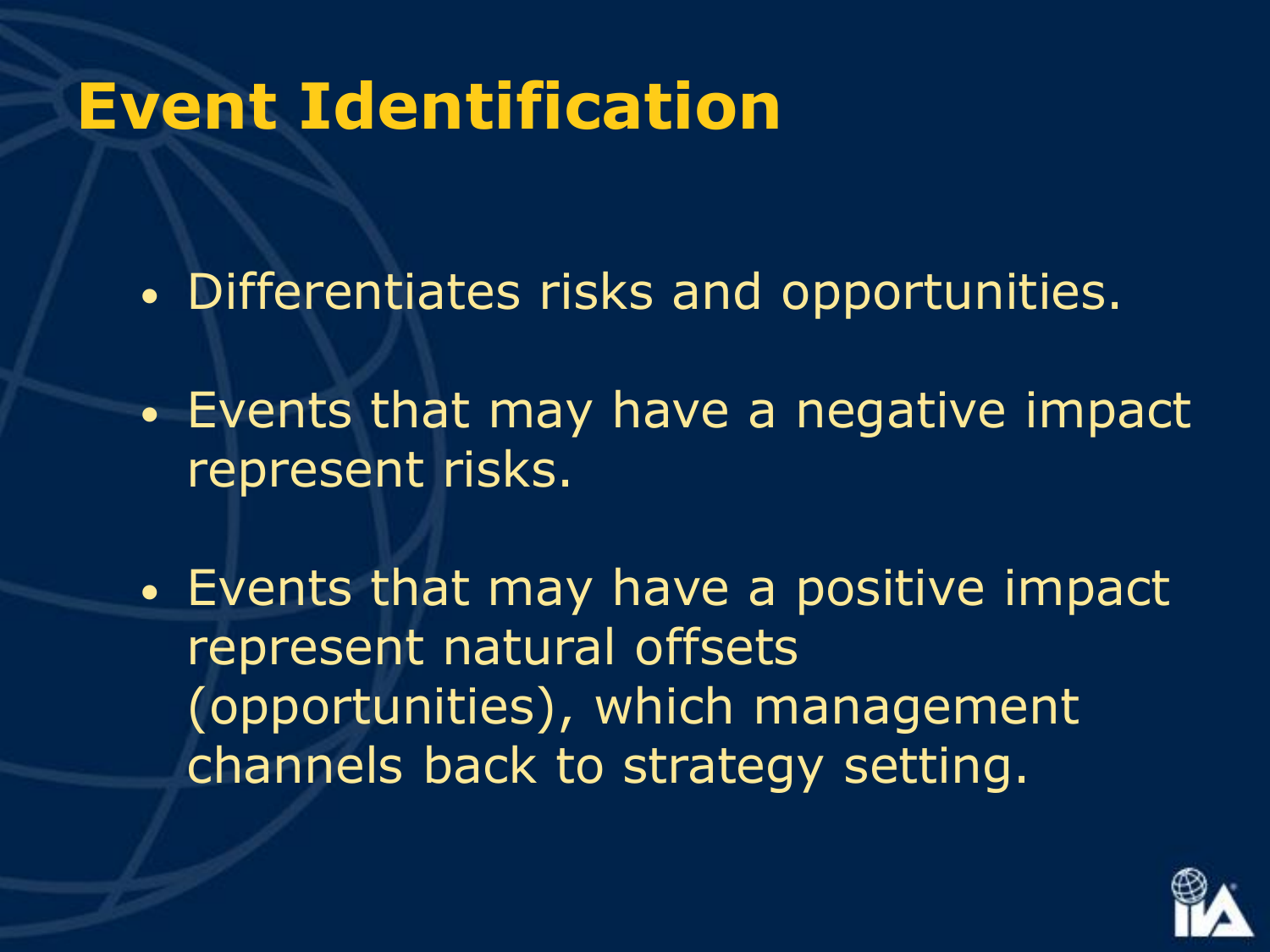#### **Event Identification**

- Involves identifying those incidents, occurring internally or externally, that could affect strategy and achievement of objectives.
- Addresses how internal and external factors combine and interact to influence the risk profile.

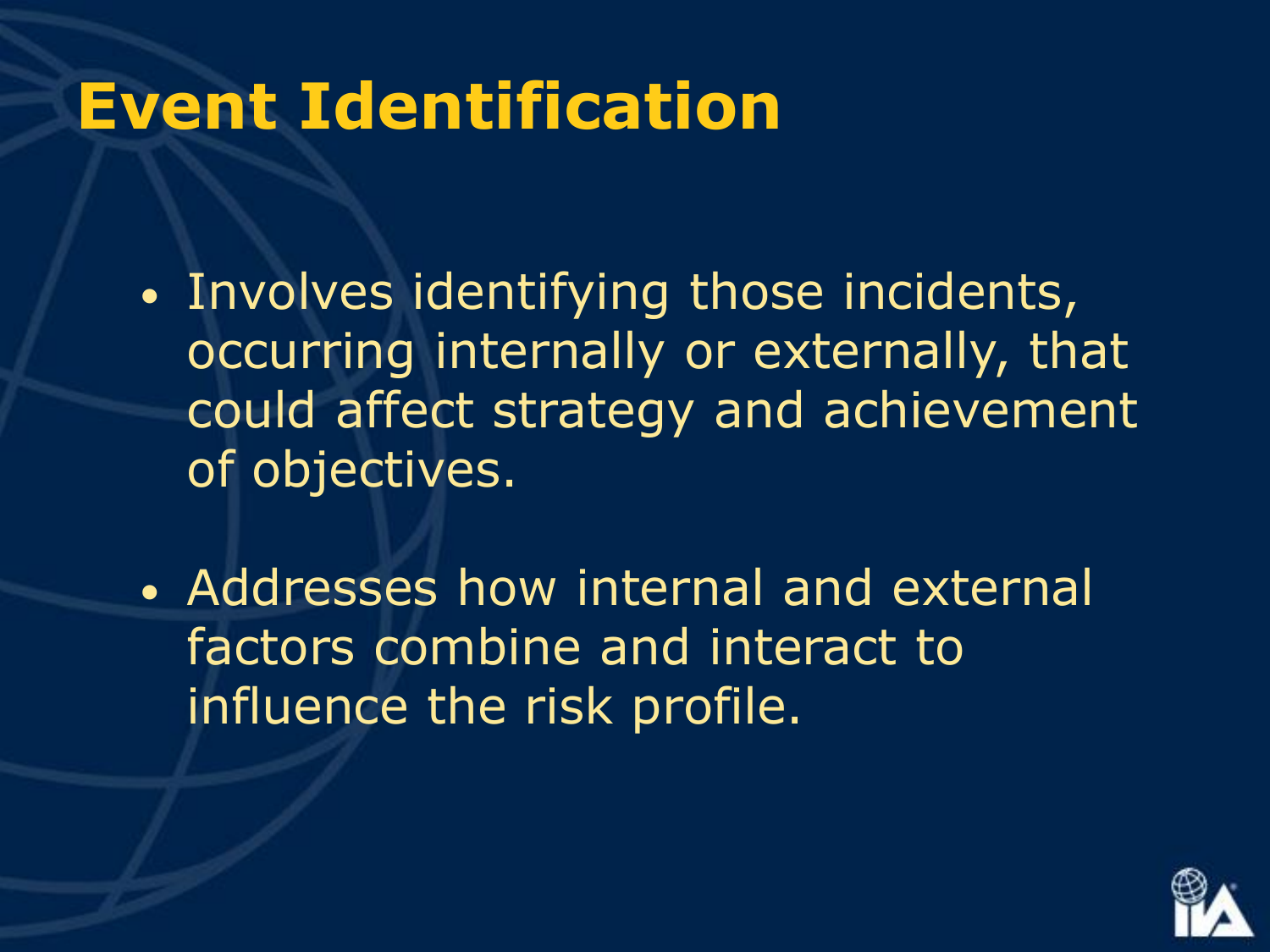#### **Risk Assessment**

• Allows an entity to understand the extent to which potential events might impact objectives.

- Assesses risks from two perspectives: - Likelihood
	- Impact
- Is used to assess risks and is normally also used to measure the related objectives.

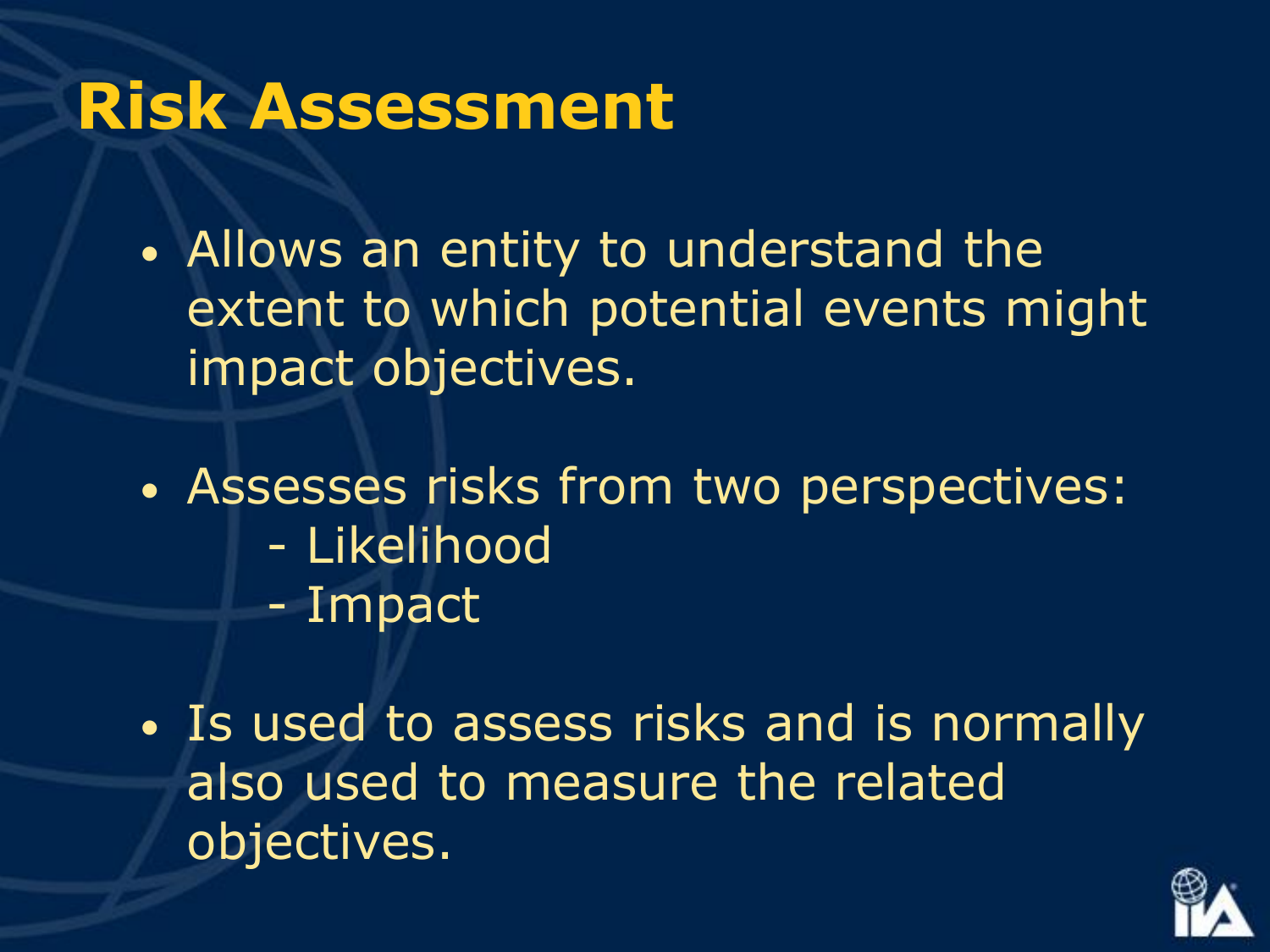#### **Risk Assessment**

- Employs a combination of both qualitative and quantitative risk assessment methodologies.
- Relates time horizons to objective horizons.
- Assesses risk on both an inherent and a residual basis.

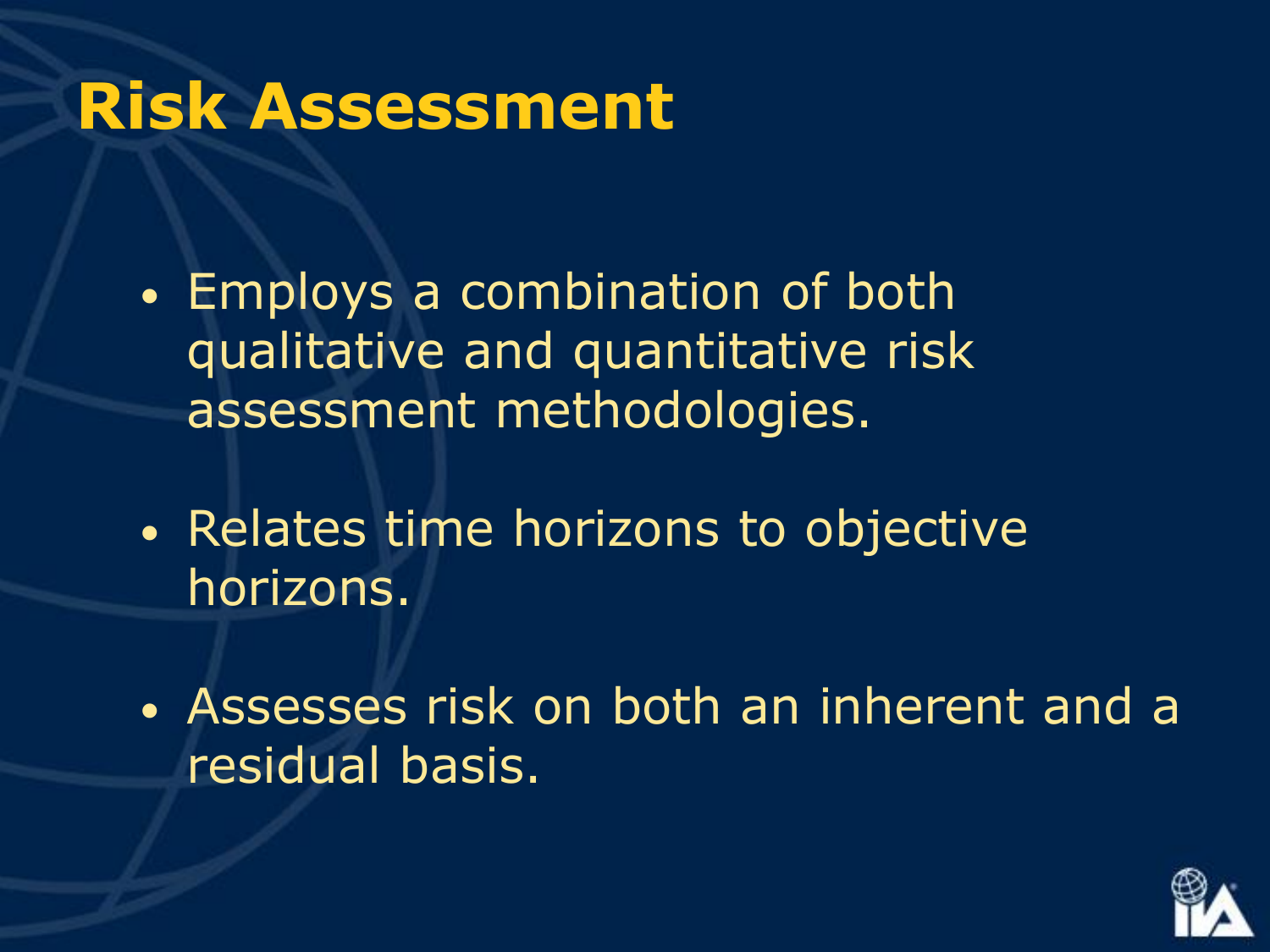#### **Risk Response**

• Identifies and evaluates possible responses to risk.

- Evaluates options in relation to entity's risk appetite, cost vs. benefit of potential risk responses, and degree to which a response will reduce impact and/or likelihood.
- Selects and executes response based on evaluation of the portfolio of risks and responses.

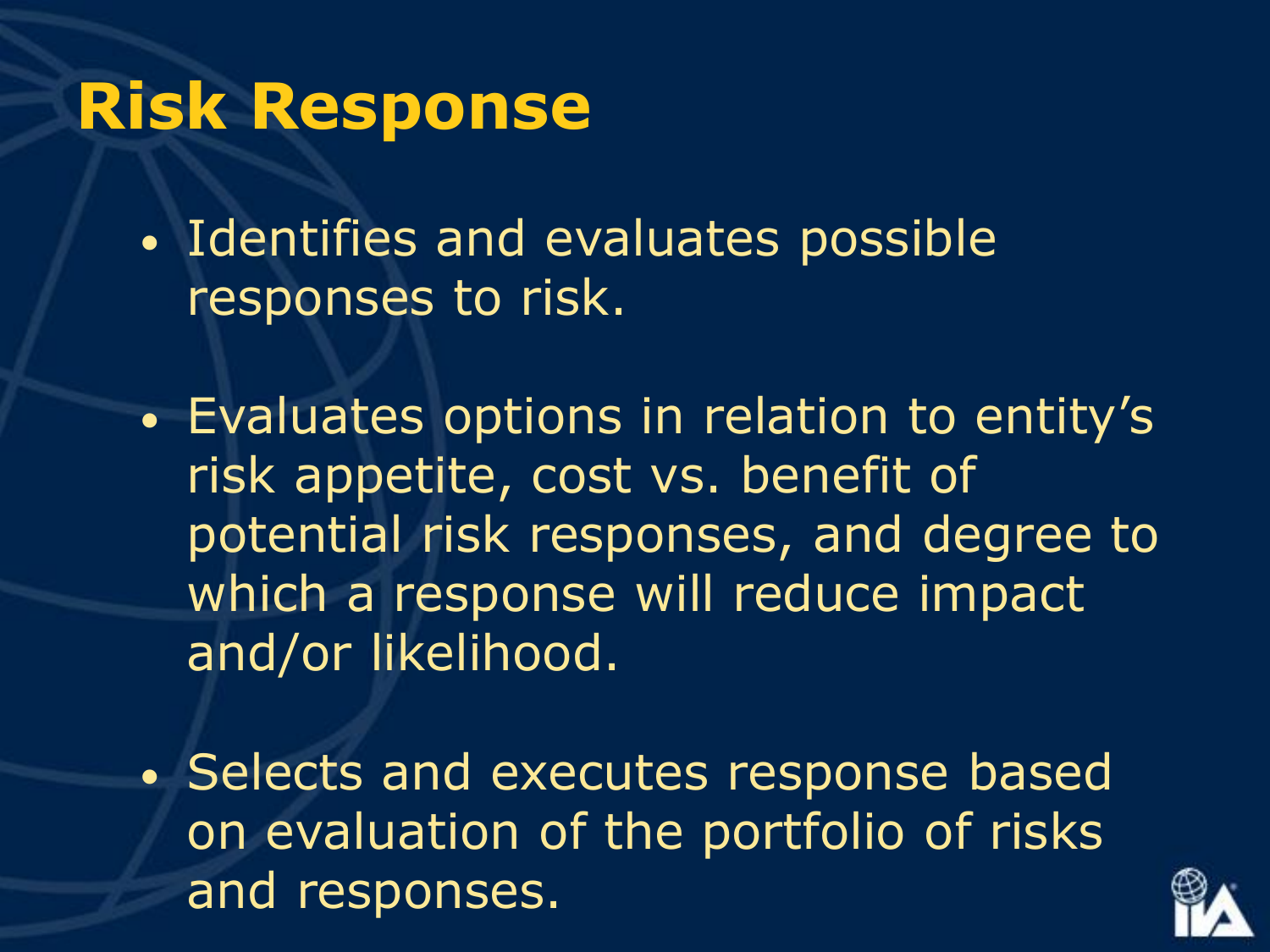#### **Control Activities**

- Policies and procedures that help ensure that the risk responses, as well as other entity directives, are carried out.
- Occur throughout the organization, at all levels and in all functions.
- Include application and general information technology controls.

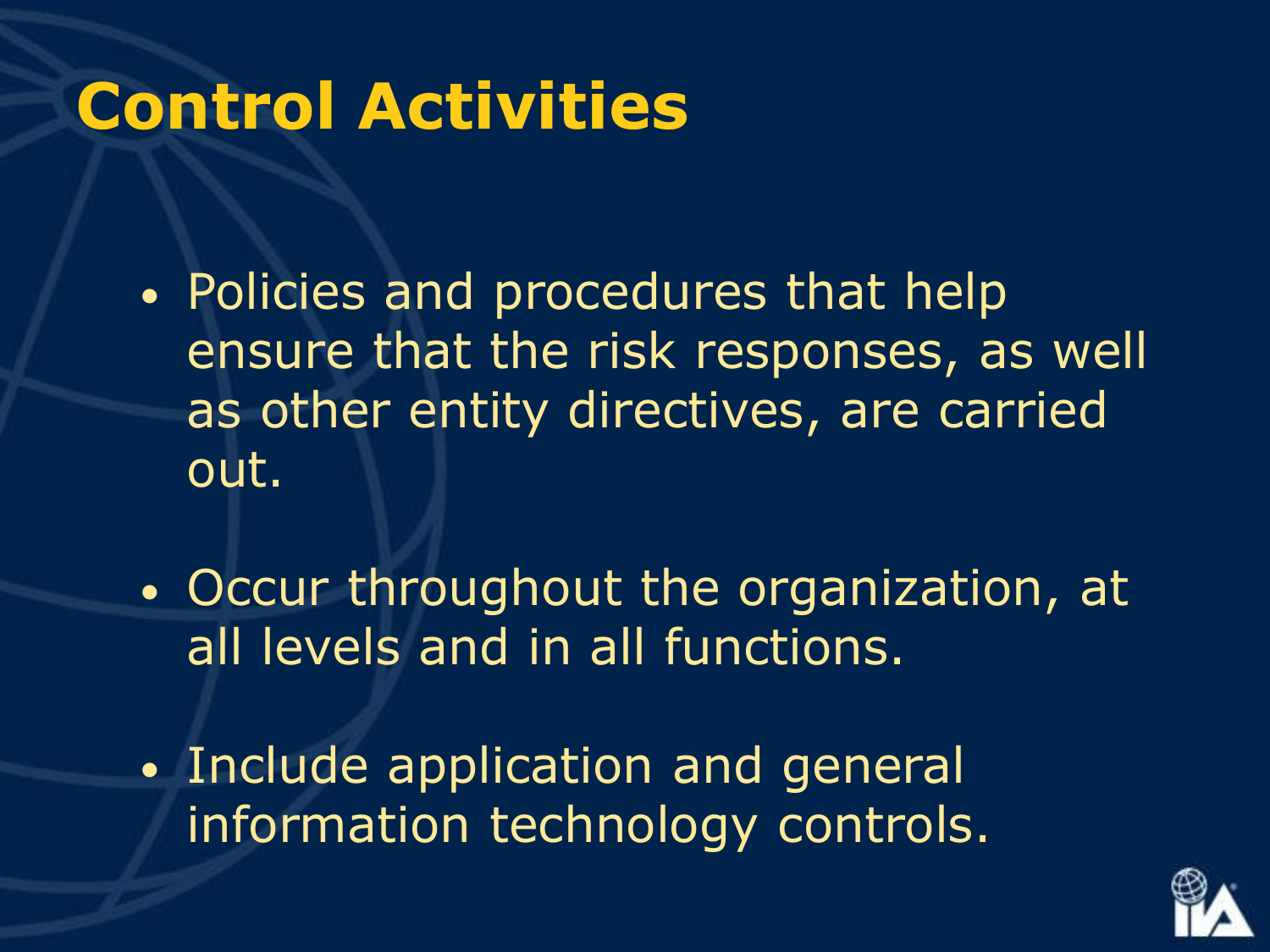#### **Information & Communication**

- Management identifies, captures, and communicates pertinent information in a form and timeframe that enables people to carry out their responsibilities.
- Communication occurs in a broader sense, flowing down, across, and up the organization.

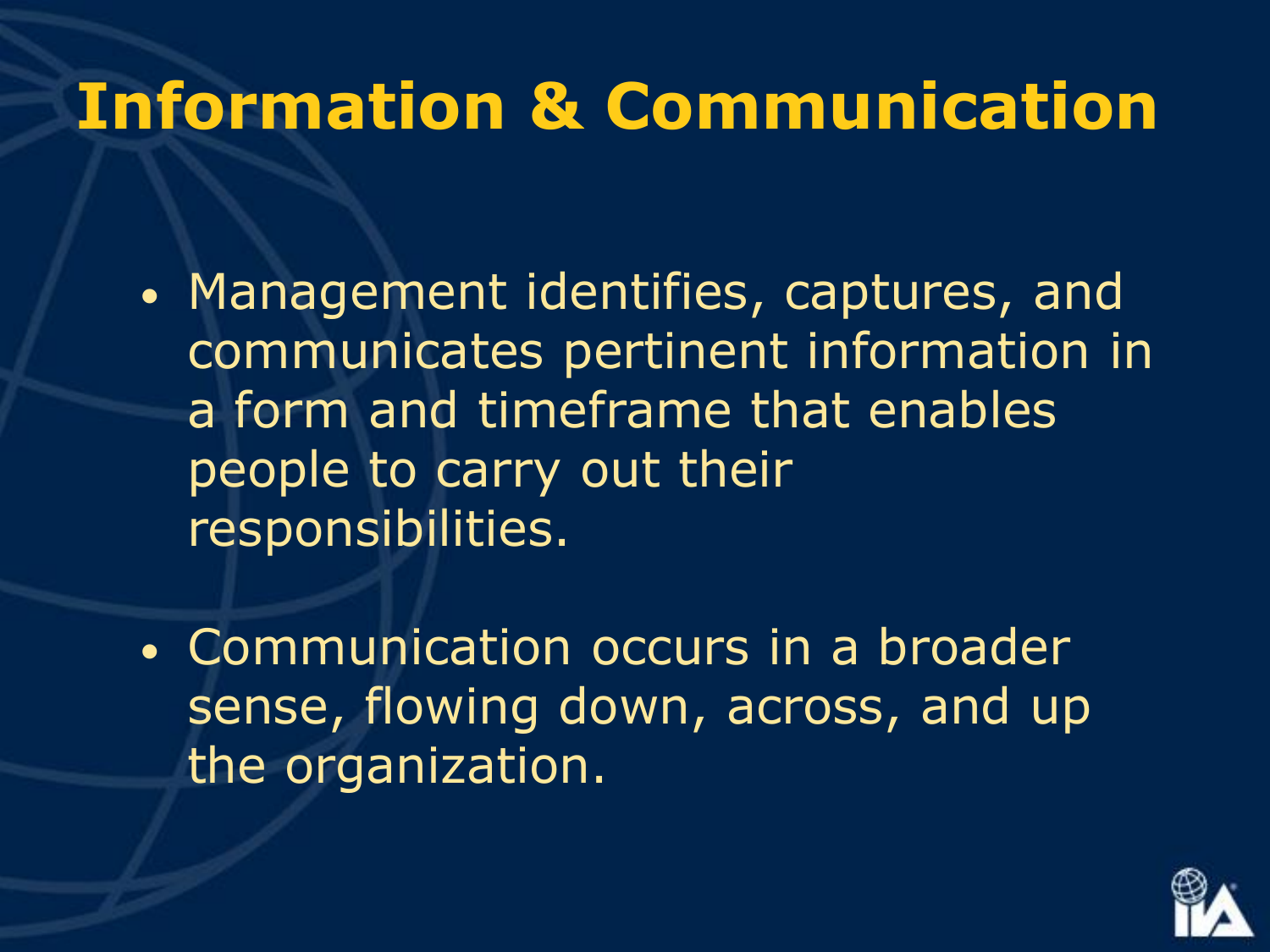#### **Monitoring**

Effectiveness of the other ERM components is monitored through:

- Ongoing monitoring activities.
- Separate evaluations.
- A combination of the two.

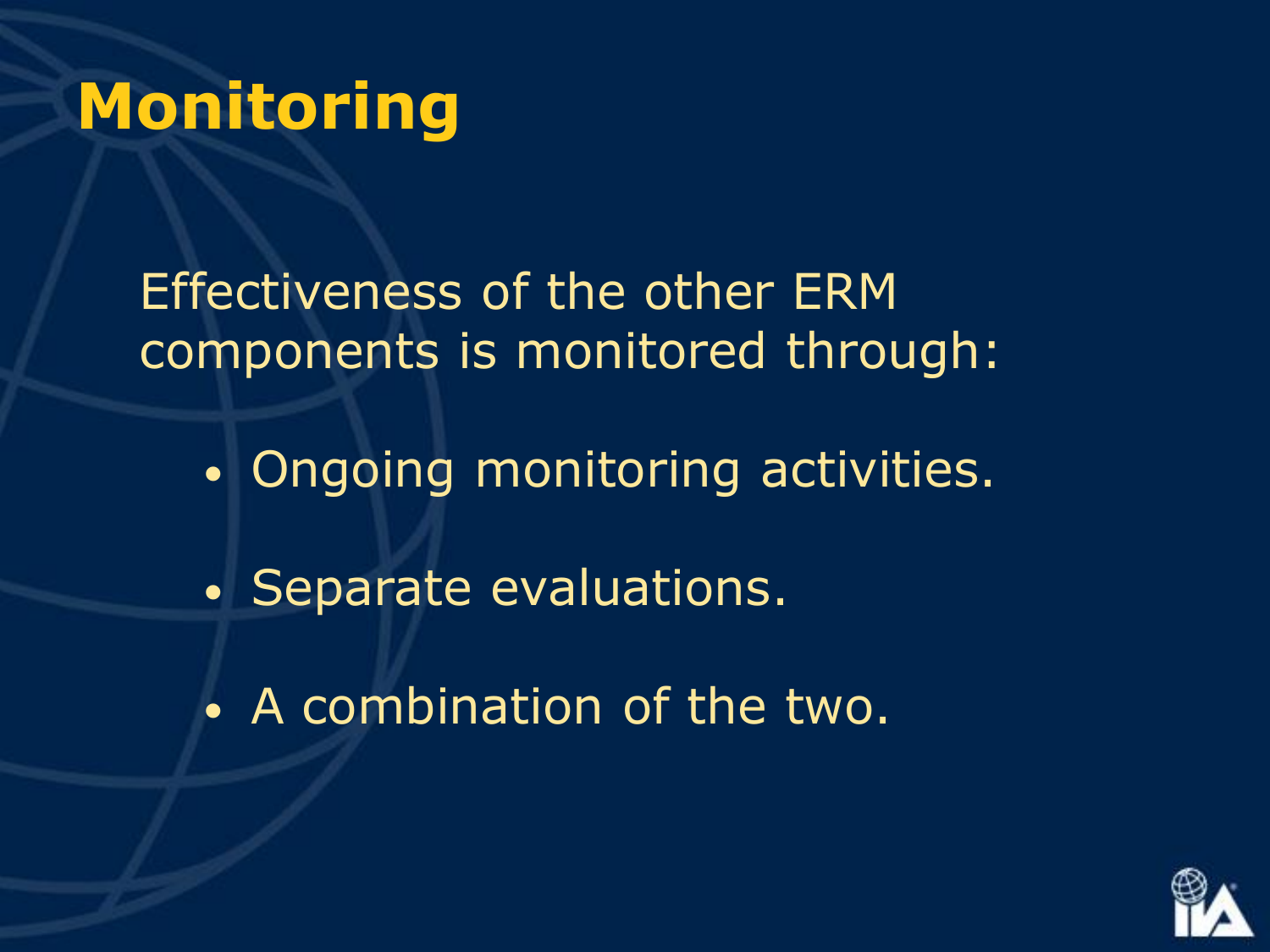#### **Internal Control**

A strong system of internal control is essential to effective enterprise risk management.

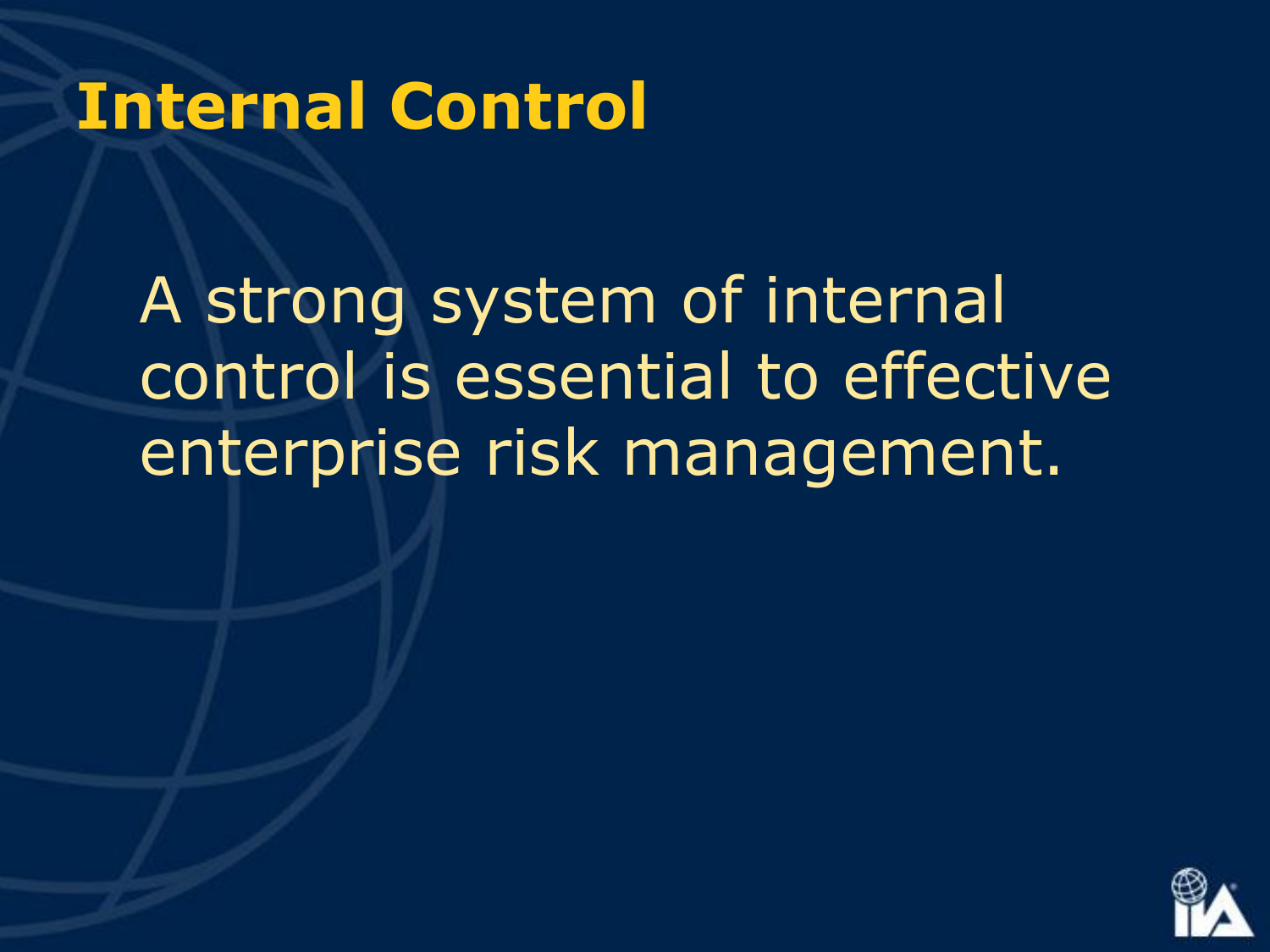## **Relationship to** *Internal Control — Integrated Framework*

- Expands and elaborates on elements of internal control as set out in COSO's "control framework."
- Includes objective setting as a separate component. Objectives are a "prerequisite" for internal control.
- Expands the control framework's *"*Financial Reporting" and "Risk Assessment."

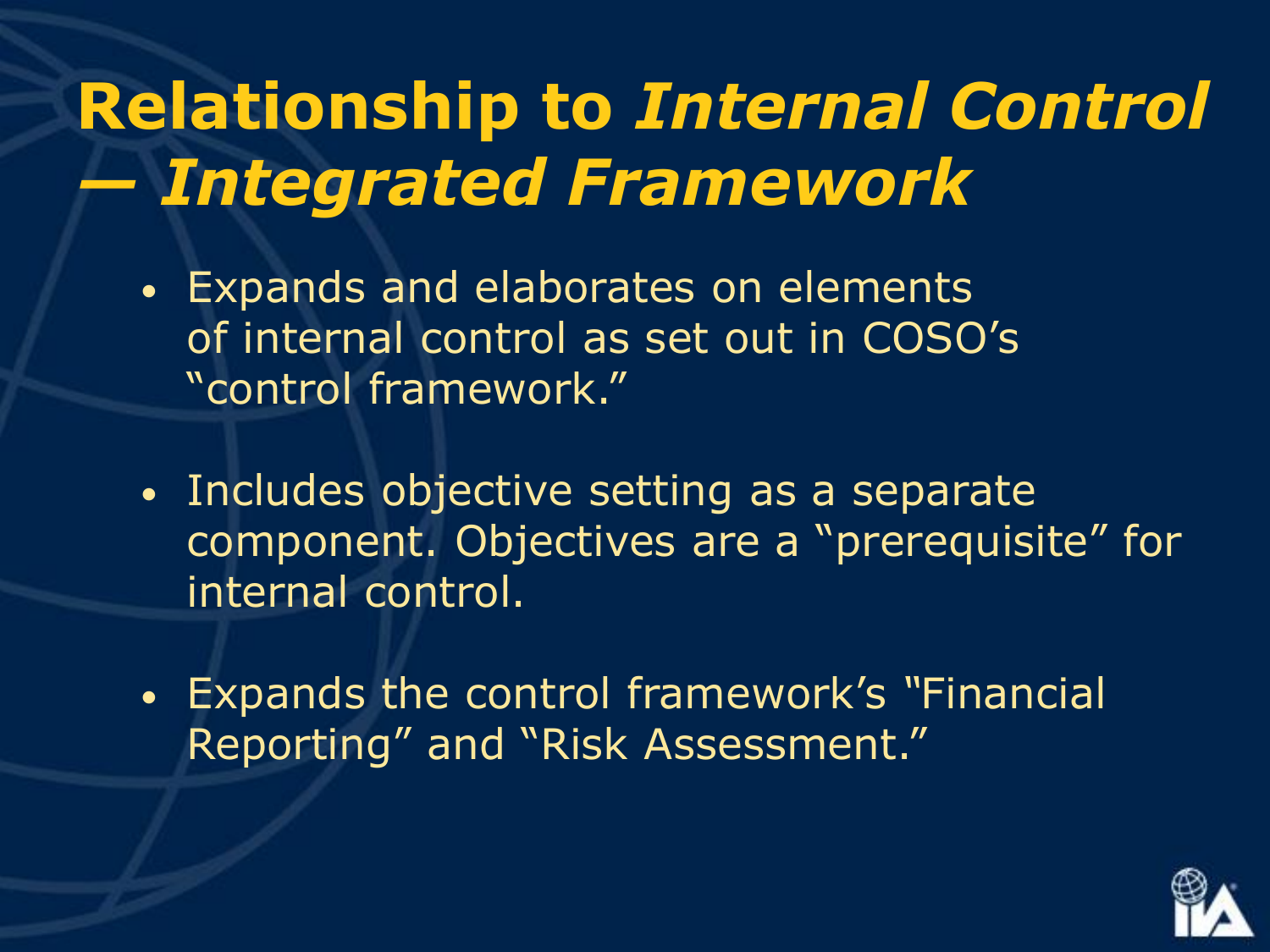#### **ERM Roles & Responsibilities**

- Management
- The board of directors
- Risk officers
- Internal auditors

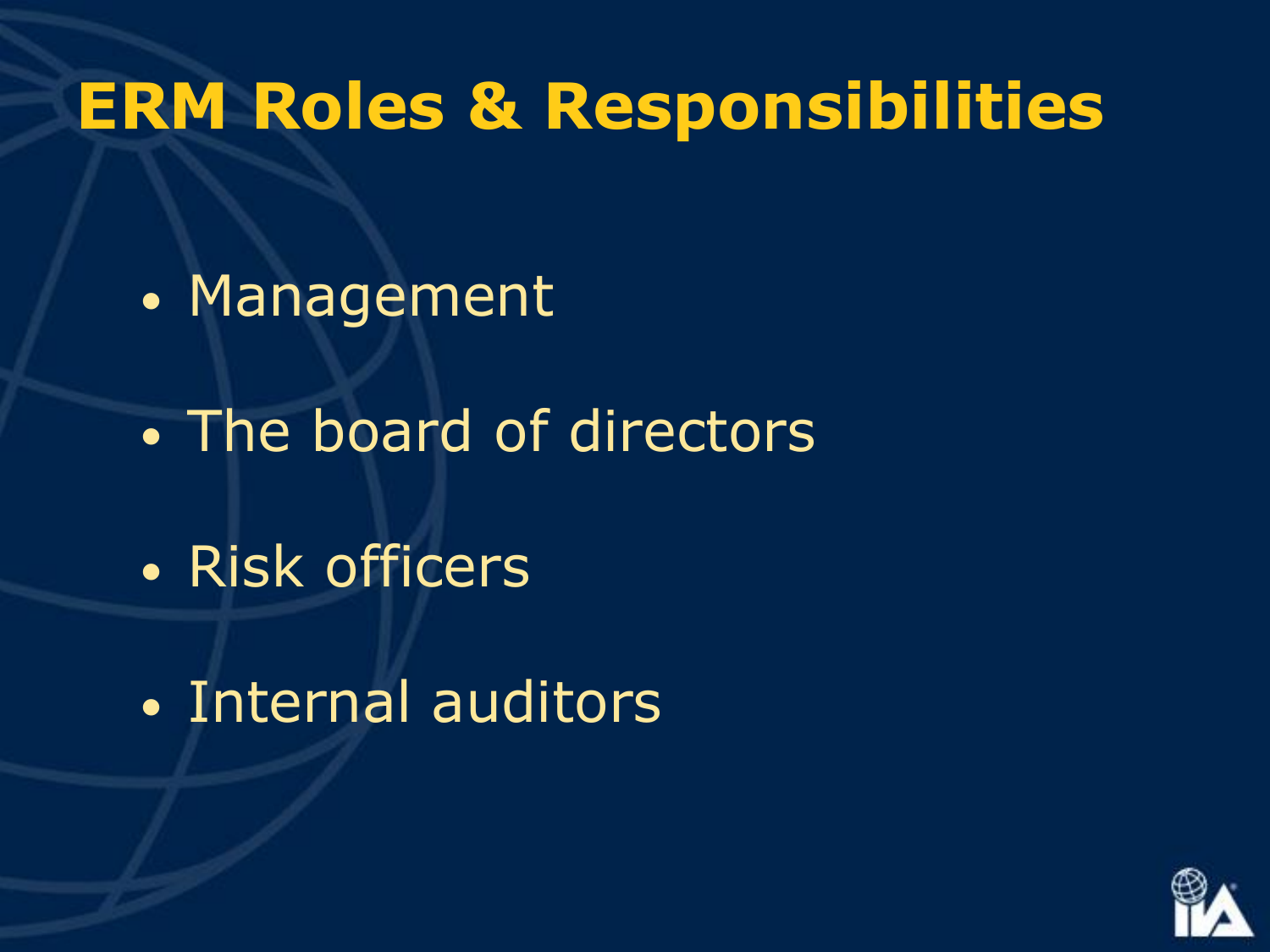#### **Internal Auditors**

• Play an important role in monitoring ERM, but do NOT have primary responsibility for its implementation or maintenance.

• Assist management and the board or audit committee in the process by: - Monitoring - Evaluating - Examining - Reporting - Recommending improvements

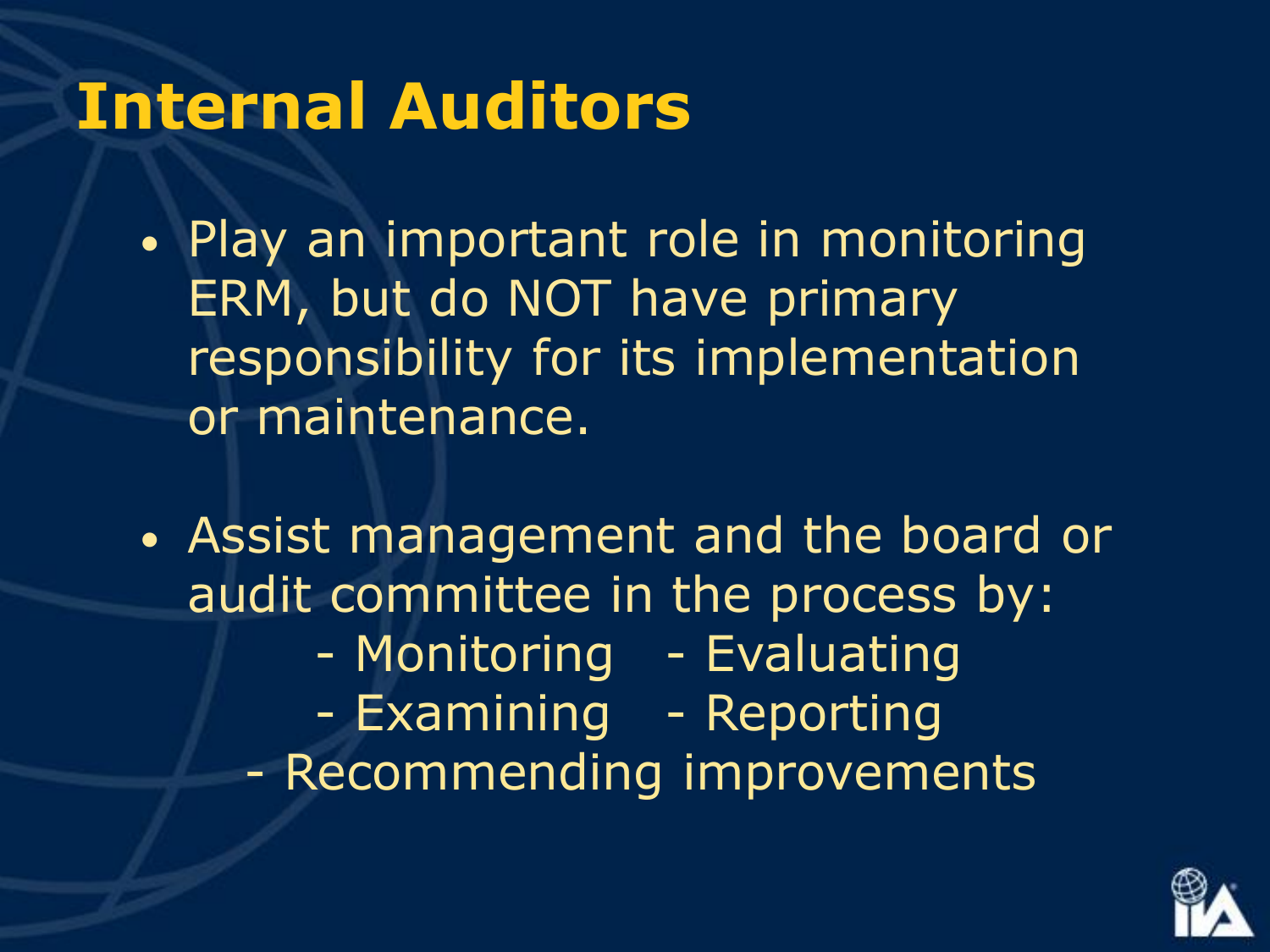#### **Internal Auditors**

Visit the guidance section of The IIA's Web site for The IIA's position paper, "Role of Internal Auditing's in Enterprise Risk Management."

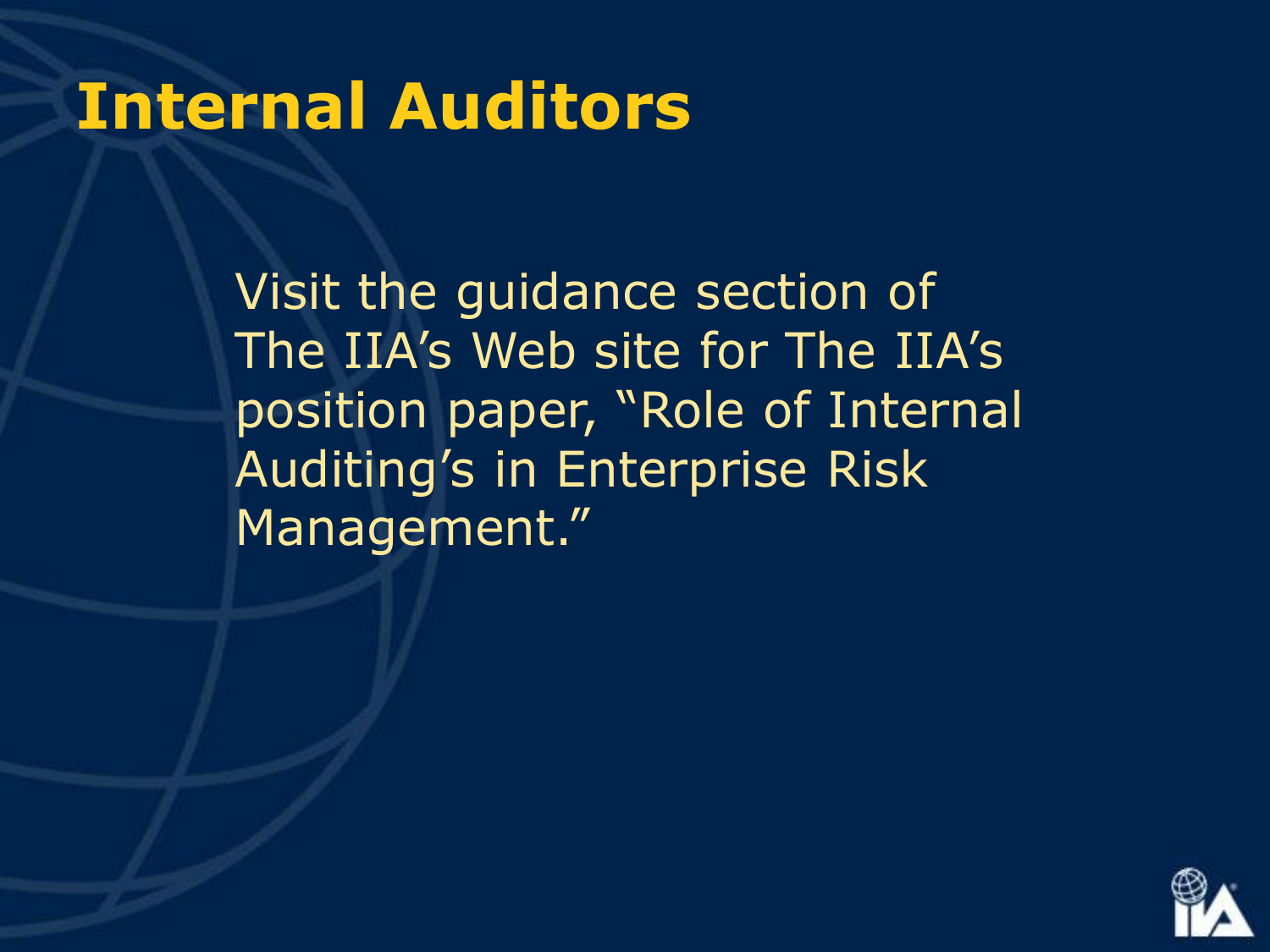#### **Standards**

- **2010.A1** The internal audit activity's plan of engagements should be based on a risk assessment, undertaken at least annually.
- **2120.A1** Based on the results of the risk assessment, the internal audit activity should evaluate the adequacy and effectiveness of controls encompassing the organization's governance, operations, and information systems.
- **2210.A1** When planning the engagement, the internal auditor should identify and assess risks relevant to the activity under review. The engagement objectives should reflect the results of the risk assessment.



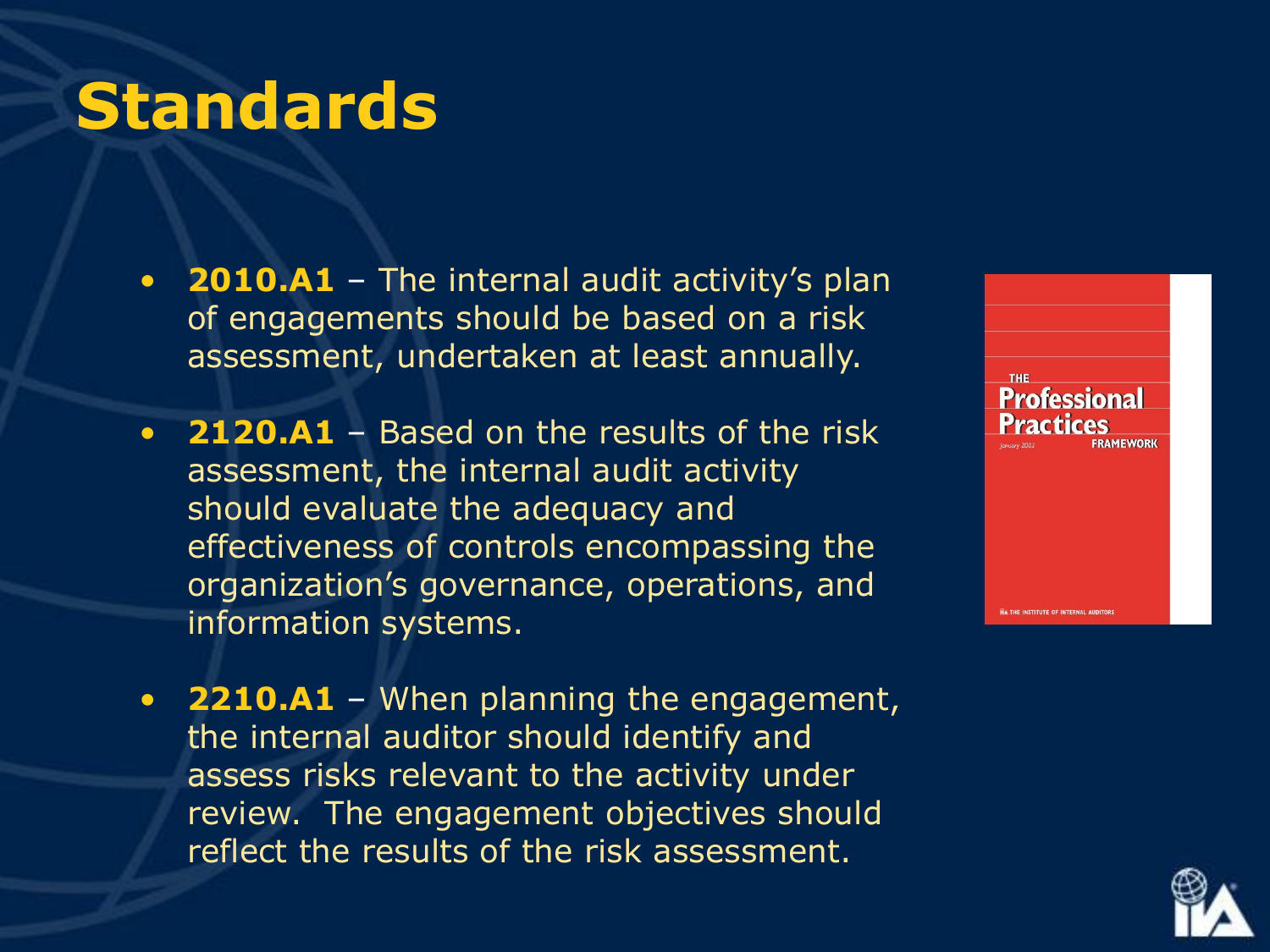#### **Key Implementation Factors**

1. Organizational design of business 2. Establishing an ERM organization 3. Performing risk assessments 4. Determining overall risk appetite 5. Identifying risk responses 6. Communication of risk results 7. Monitoring 8. Oversight & periodic review by management

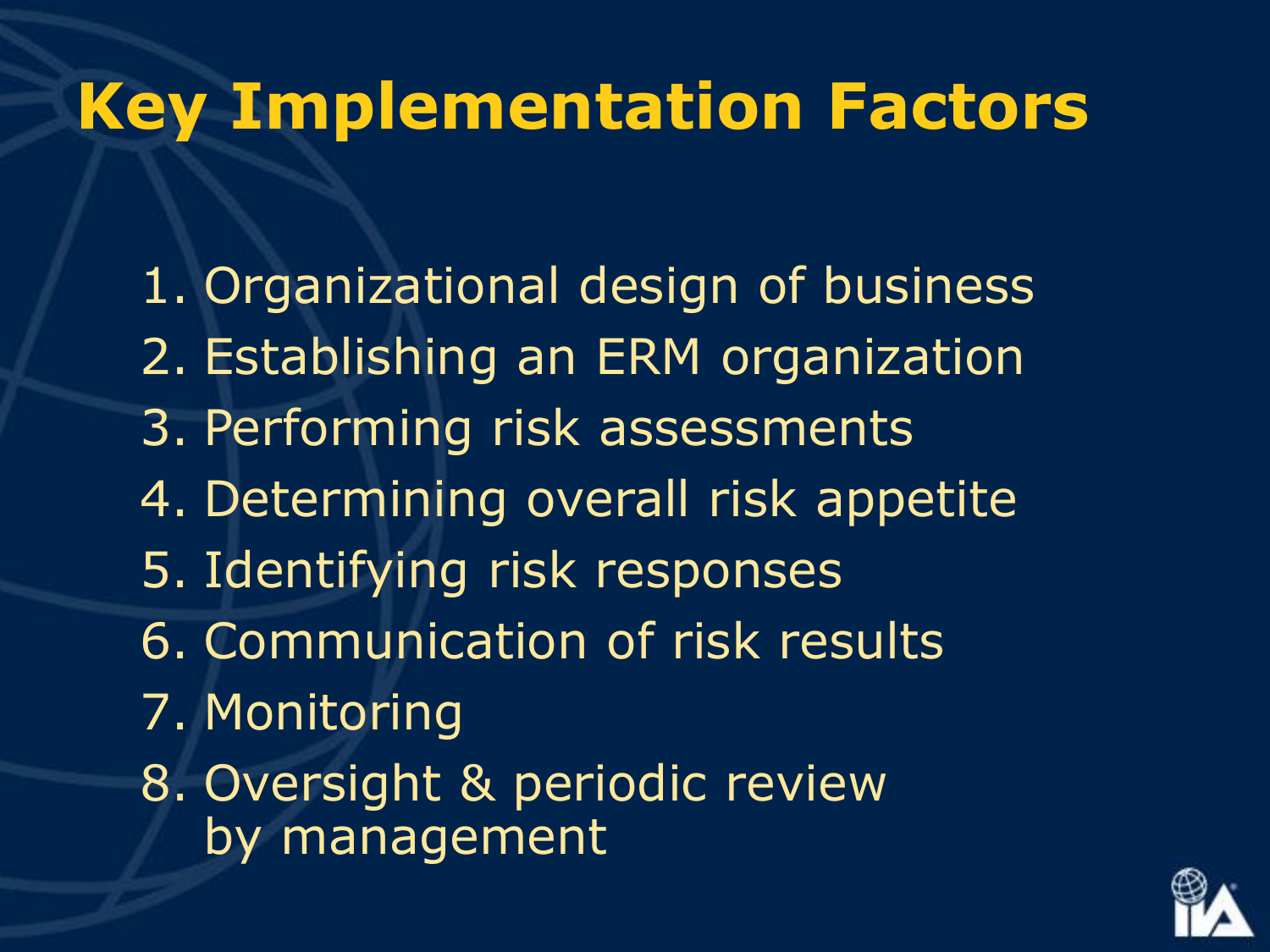### **Organizational Design**

- Strategies of the business
- Key business objectives
- Related objectives that cascade down the organization from key business objectives
- Assignment of responsibilities to organizational elements and leaders (linkage)

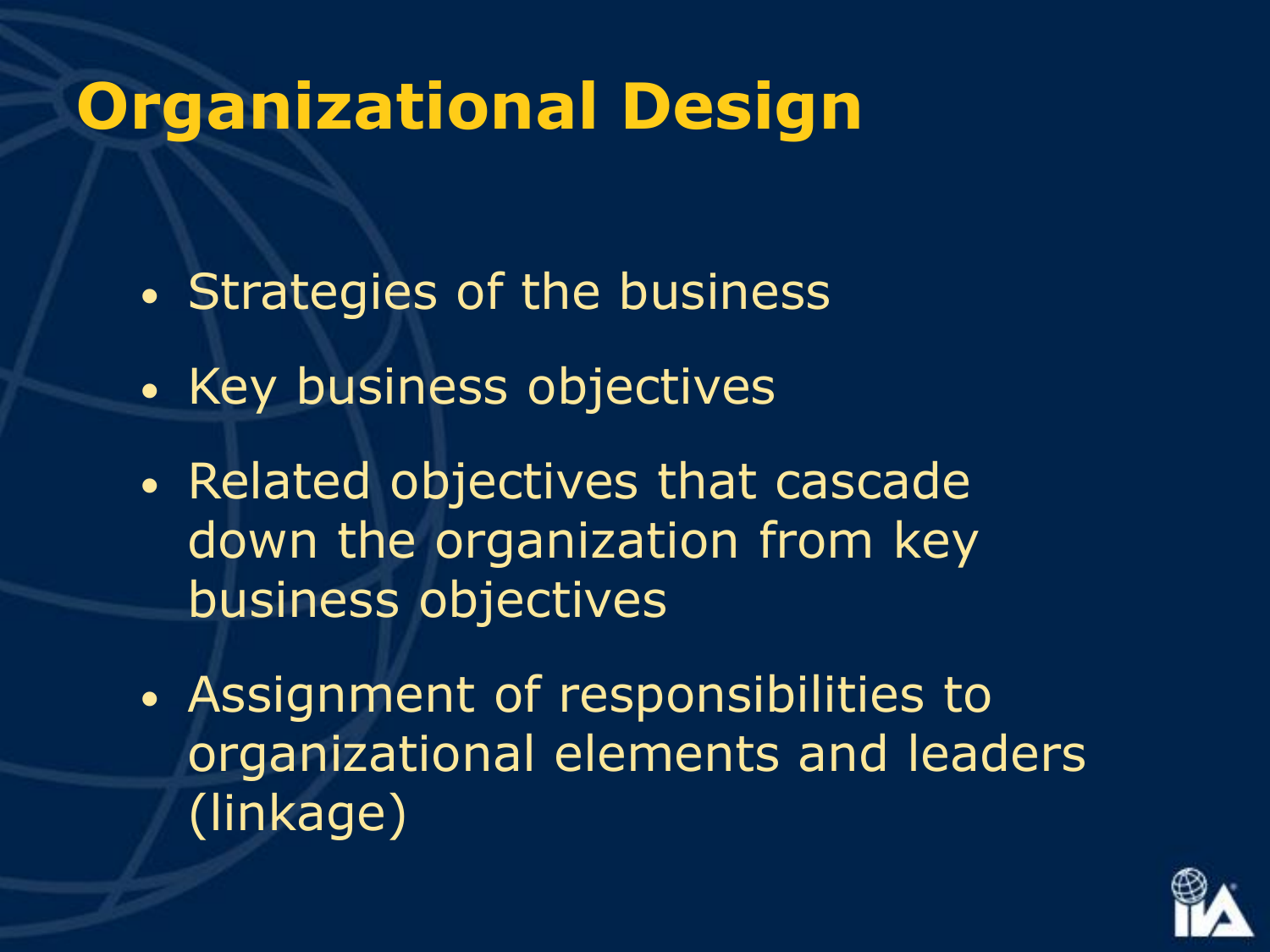#### *Example: Linkage*

• **Mission** – To provide high-quality accessible and affordable communitybased health care

• **Strategic Objective** – To be the first or second largest, full-service health care provider in mid-size metropolitan markets

• **Related Objective** – To initiate dialogue with leadership of 10 top underperforming hospitals and negotiate agreements with two this year

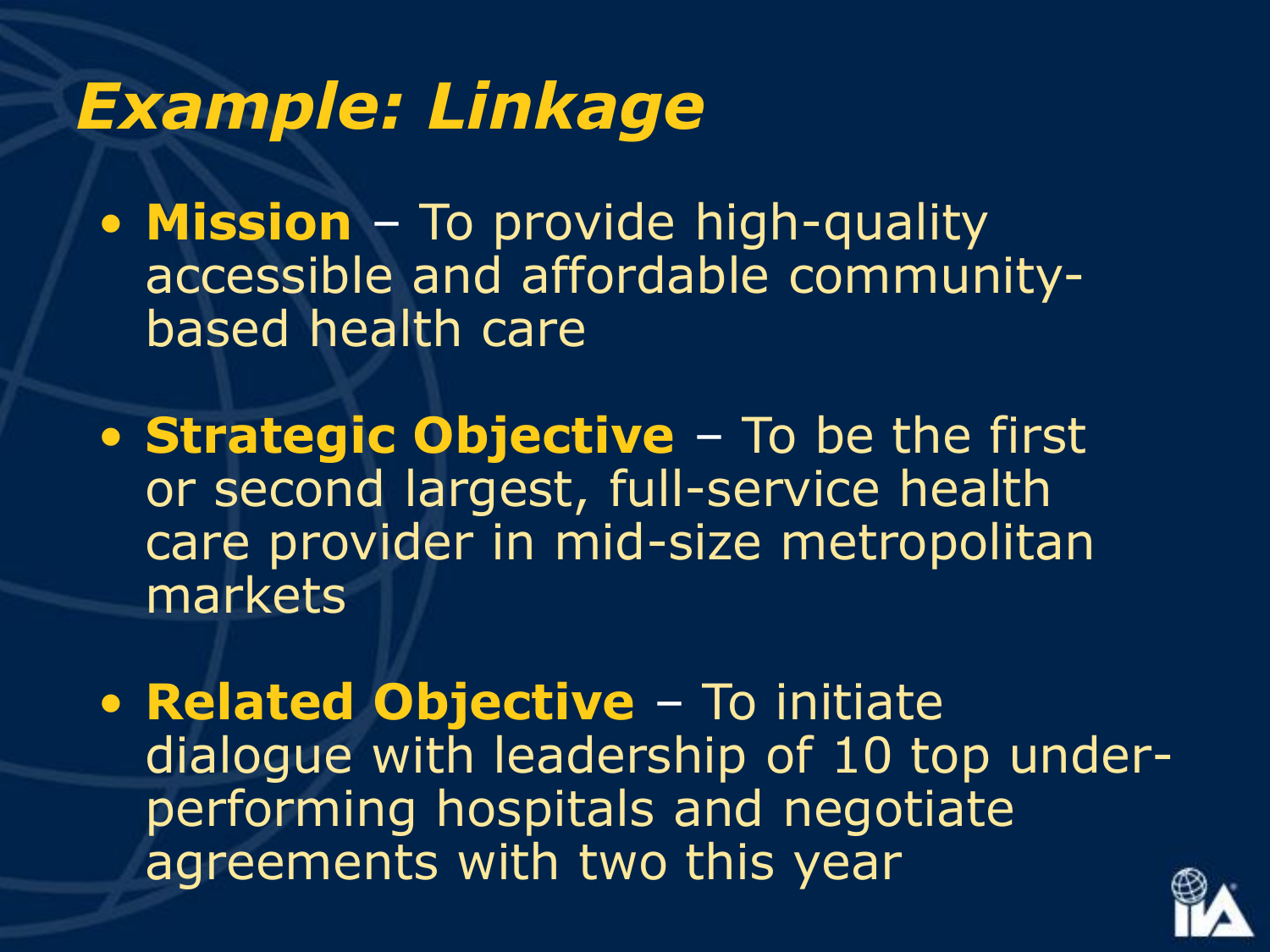#### **Establish ERM**

- Determine a risk philosophy
- Survey risk culture
- Consider organizational integrity and ethical values
- Decide roles and responsibilities

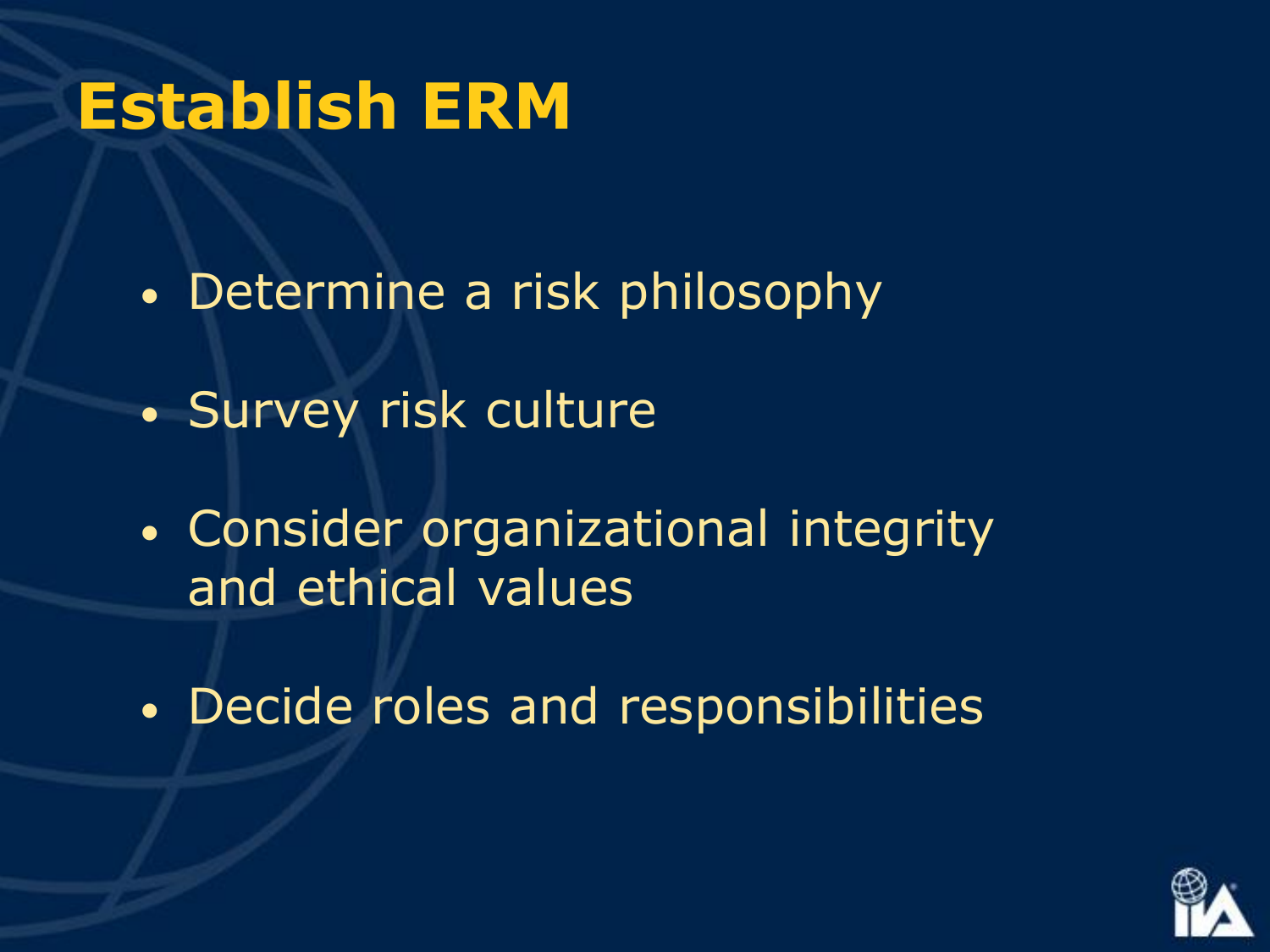#### *Example: ERM Organization*



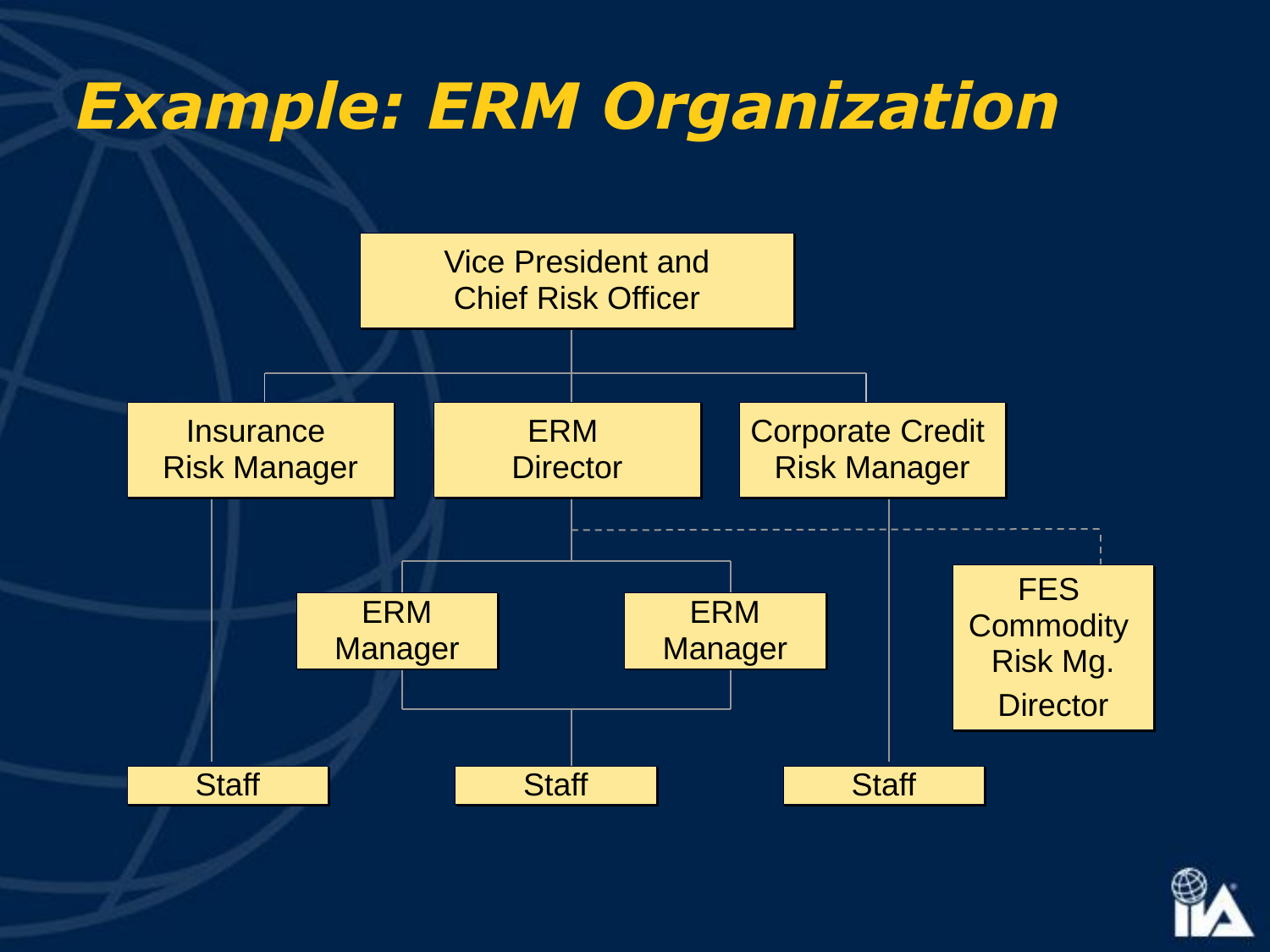#### **Assess Risk**

Risk assessment is the identification and analysis of risks to the achievement of business objectives. It forms a basis for determining how risks should be managed.

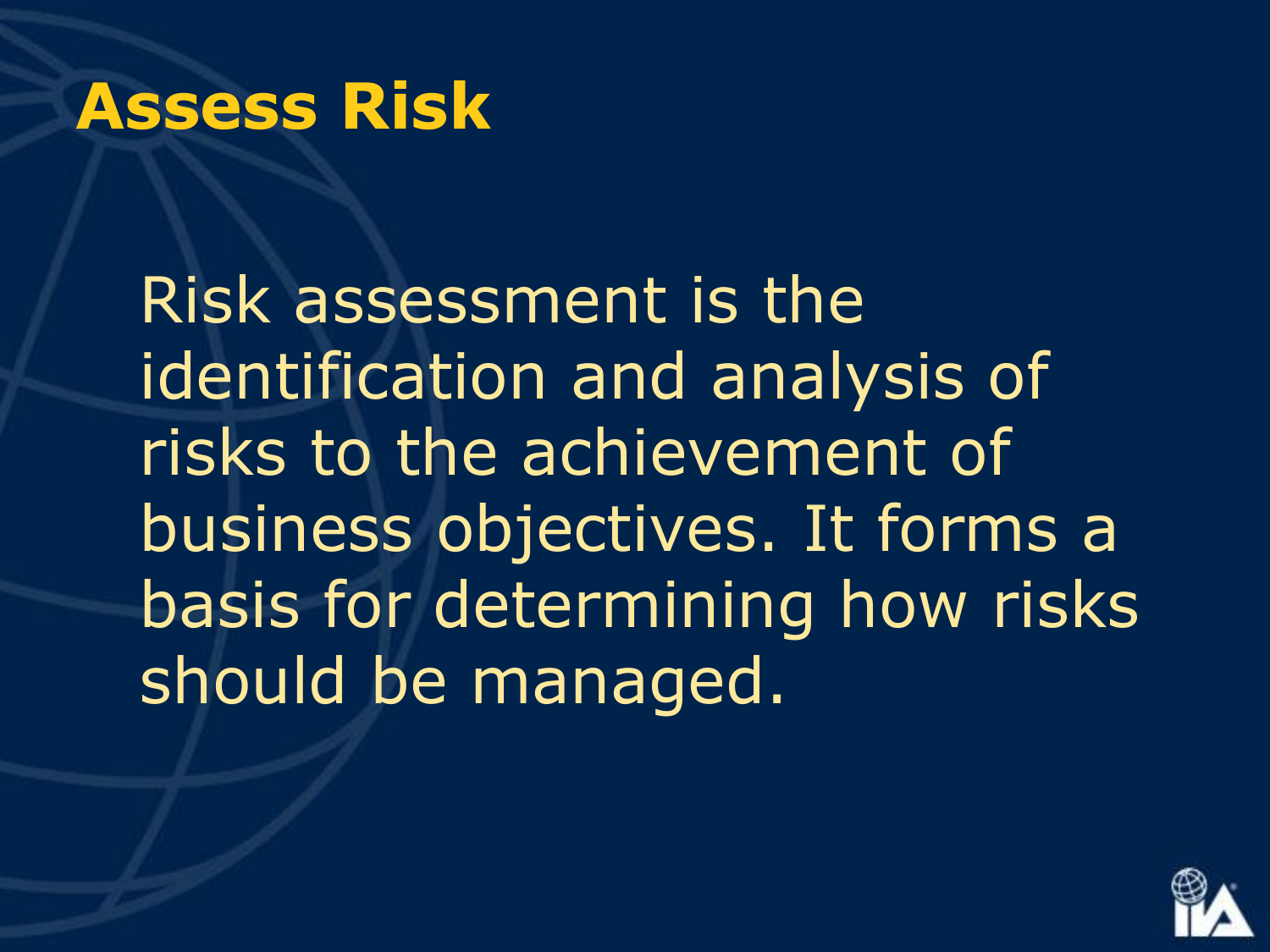### *Example: Risk Model*

#### **Environmental Risks**

- Capital Availability
- Regulatory, Political, and Legal
- Financial Markets and Shareholder Relations

#### **Process Risks**

- Operations Risk
- Empowerment Risk
- Information Processing / Technology Risk
- Integrity Risk
- Financial Risk

#### **Information for Decision Making**

- Operational Risk
- Financial Risk
- Strategic Risk

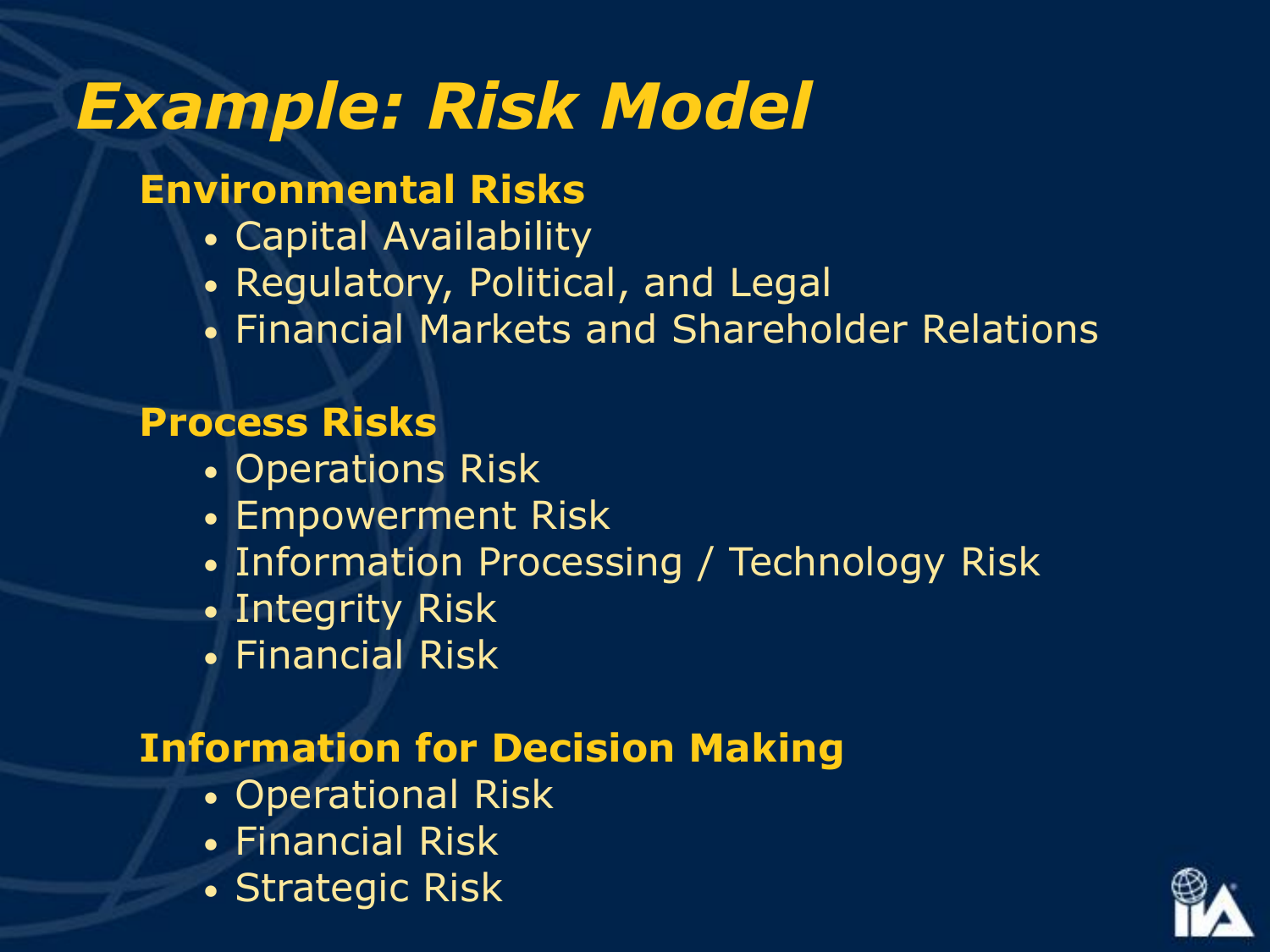



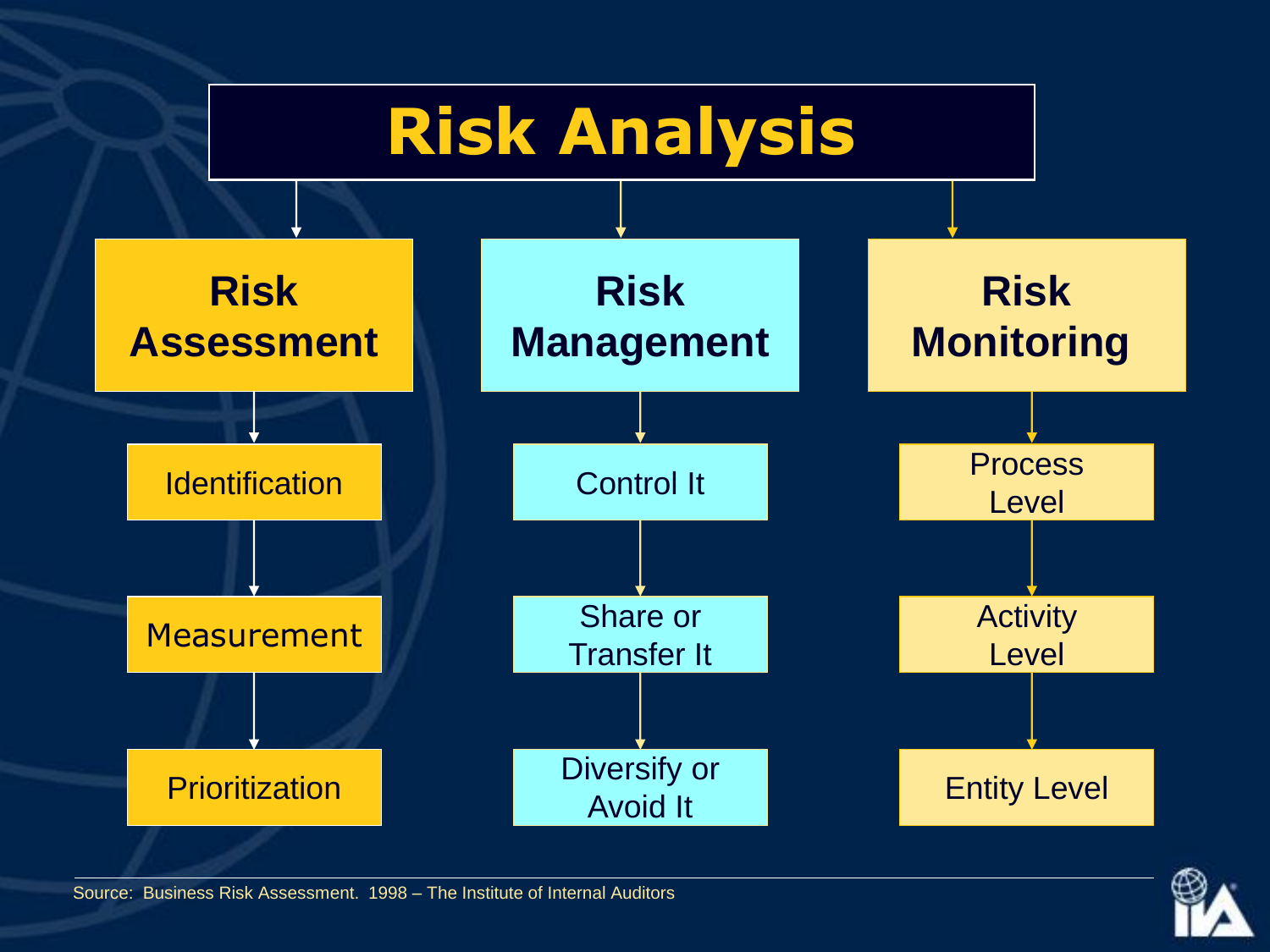#### **DETERMINE RISK APPETITE**

- Risk appetite is the amount of risk on a broad level — an entity is willing to accept in pursuit of value.
- Use quantitative or qualitative terms (e.g. earnings at risk vs. reputation risk), and consider risk tolerance (range of acceptable variation).

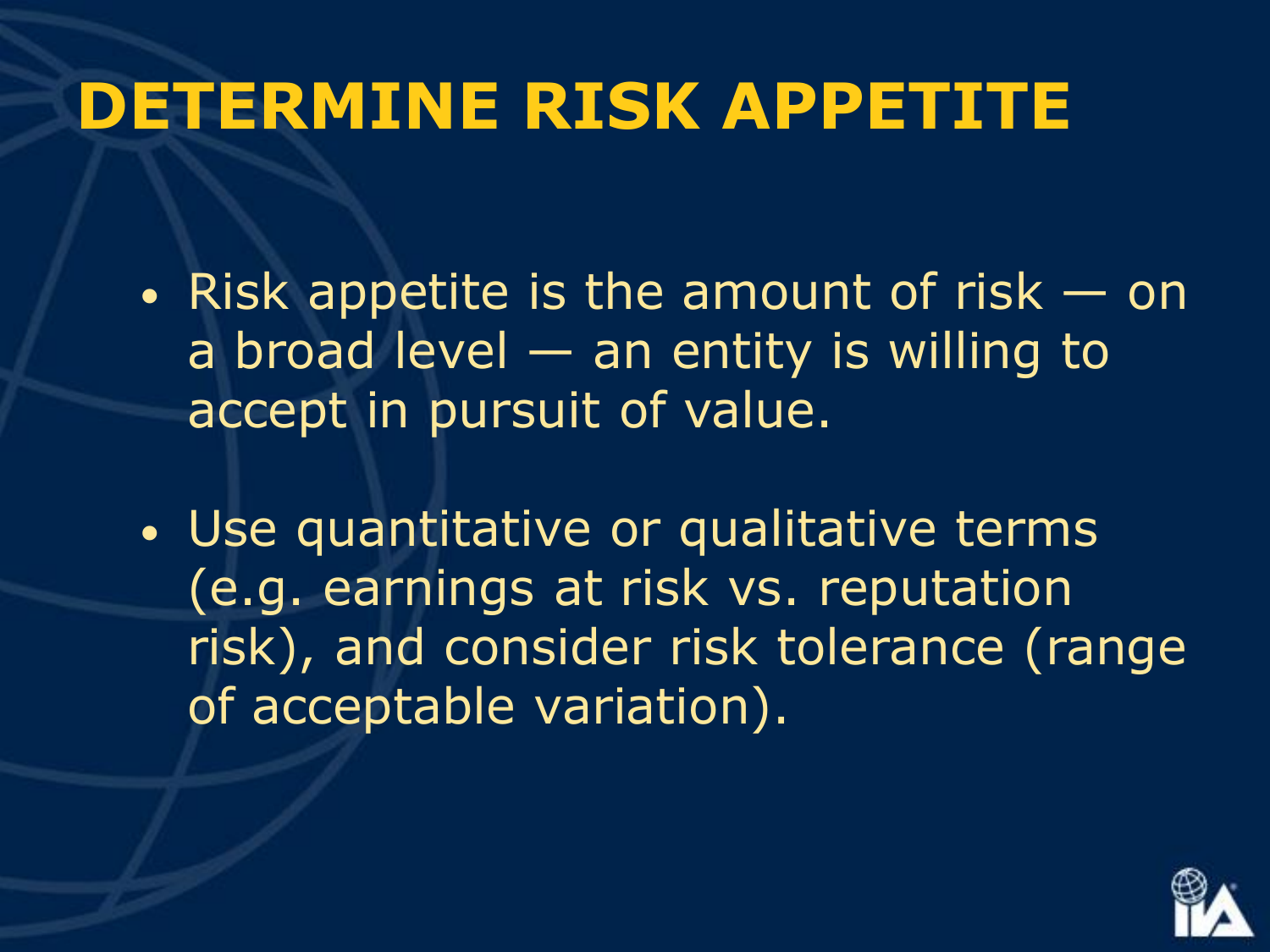#### **DETERMINE RISK APPETITE**

Key questions:

- What risks will the organization not accept? *(e.g. environmental or quality compromises)*
- What risks will the organization take on new initiatives? *(e.g. new product lines)*
- What risks will the organization accept for competing objectives? *(e.g. gross profit vs. market share?)*

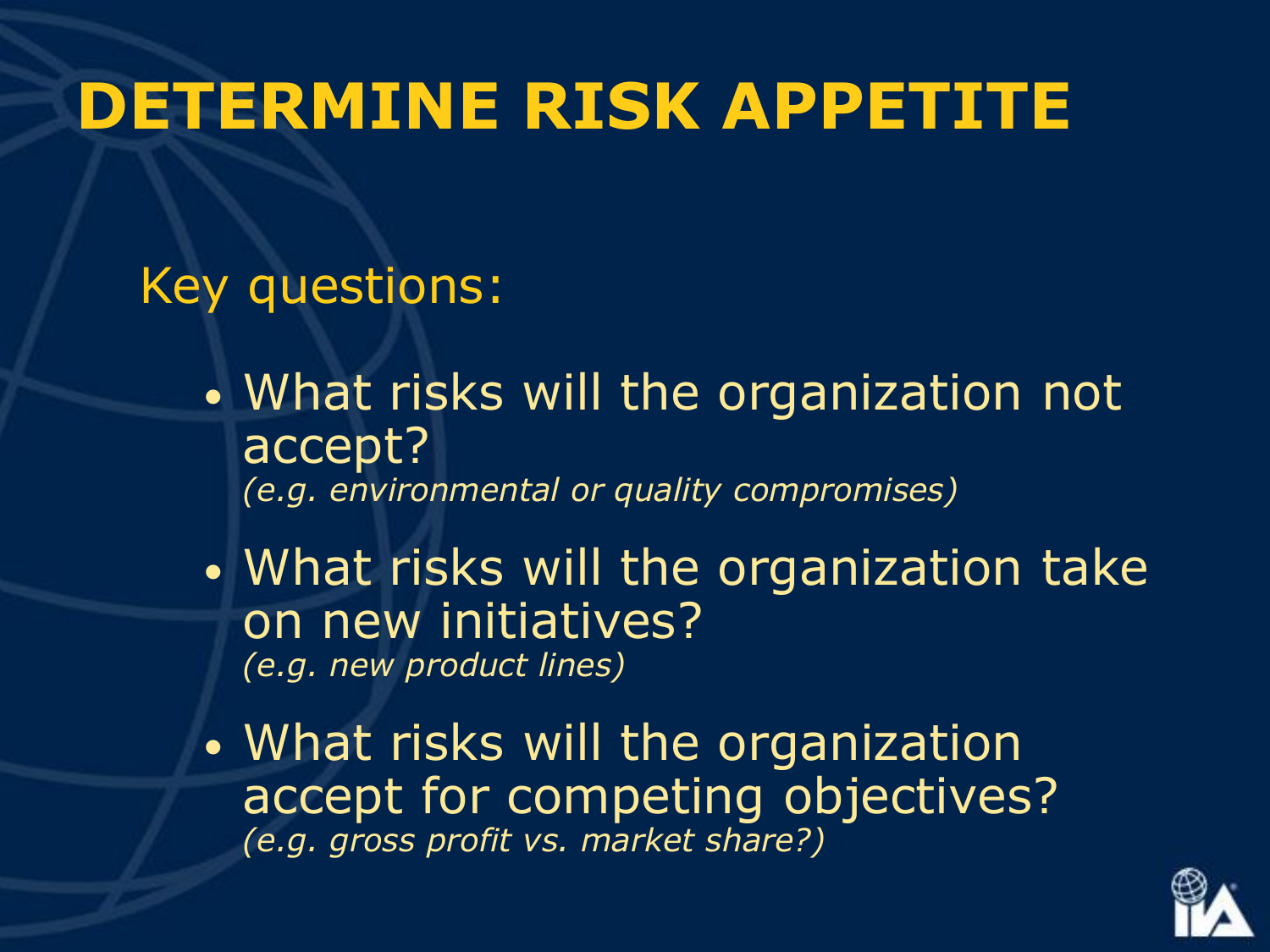### **IDENTIFY RISK RESPONSES**

• Quantification of risk exposure

• Options available:

- Accept = monitor
- Avoid = eliminate *(get out of situation)*
- Reduce = institute controls
- Share = partner with someone

*(e.g. insurance)*

• Residual risk *(unmitigated risk – e.g. shrinkage)*

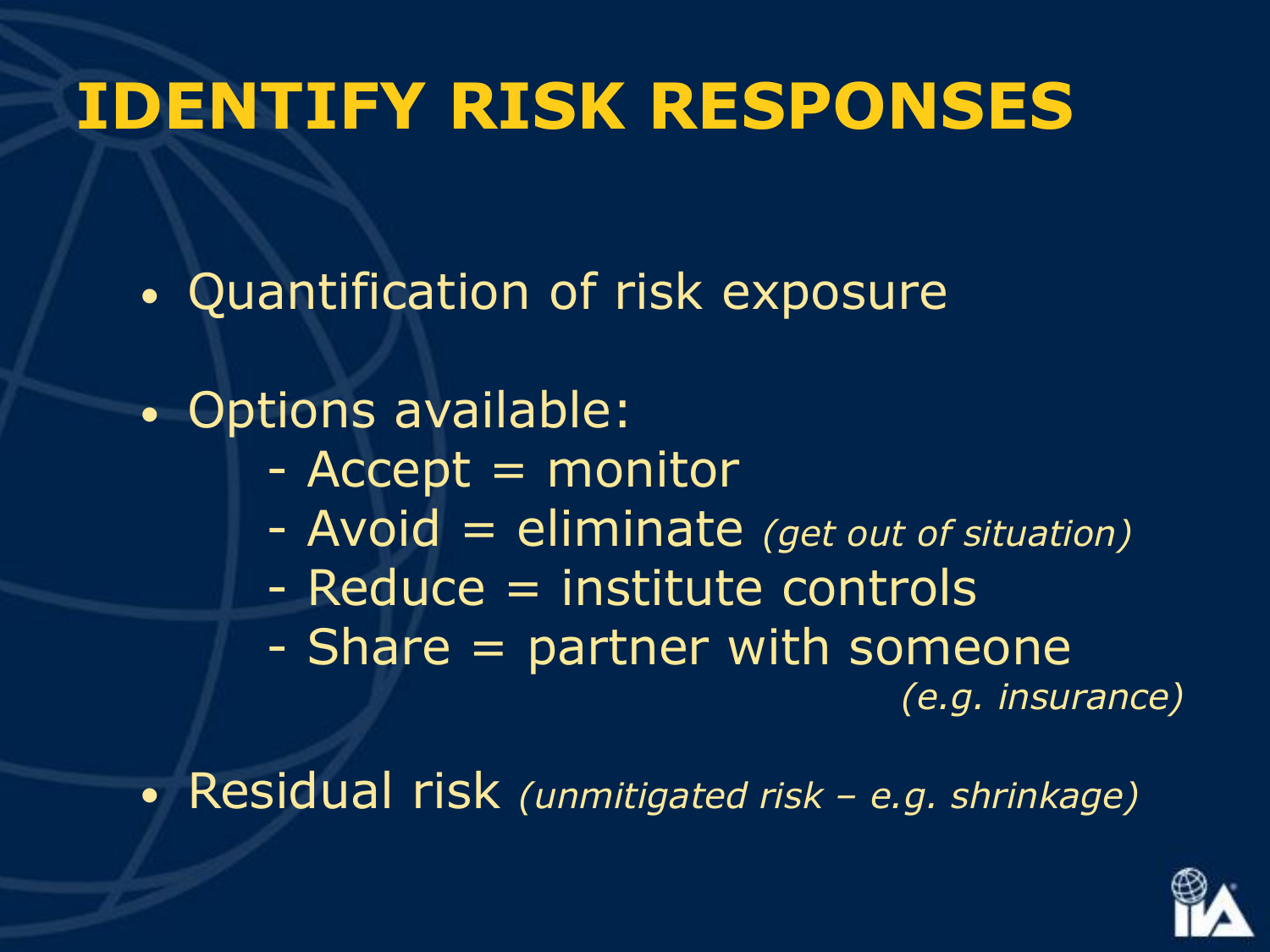#### **Impact vs. Probability**



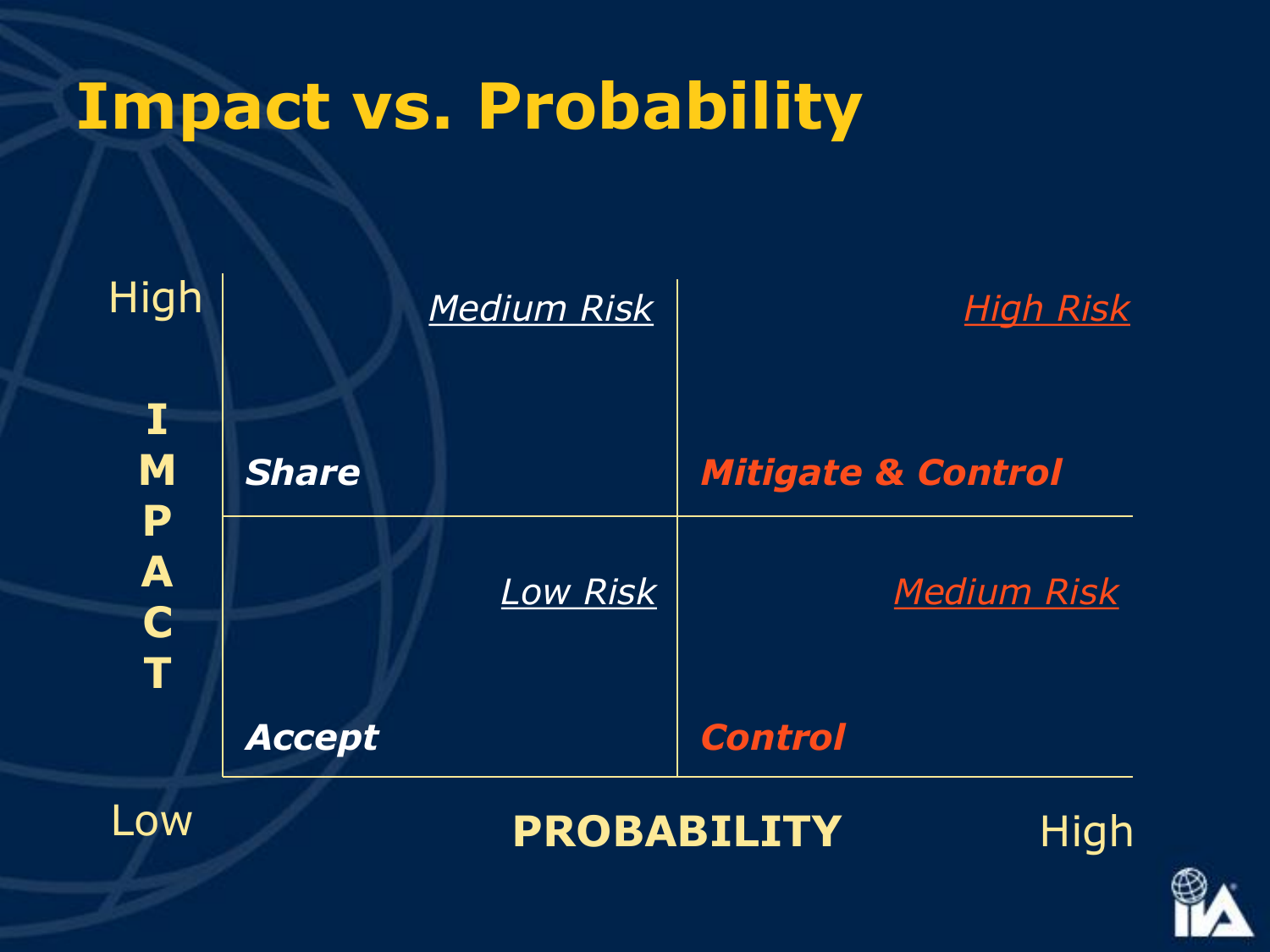## *Example: Call Center Risk Assessment*

| High                                   | <b>Medium Risk</b>                                             | <b>High Risk</b>                                                                                                       |
|----------------------------------------|----------------------------------------------------------------|------------------------------------------------------------------------------------------------------------------------|
| I<br>M                                 | Loss of phones<br>$\bullet$<br>Loss of computers<br>$\bullet$  | Credit risk<br>Customer has a long wait<br>$\bullet^\circ$<br>Customer can't get through<br>Customer can't get answers |
| P<br>$\overline{\mathbf{A}}$<br>C<br>Ť | <b>Low Risk</b><br>Fraud<br>$\bullet$                          | <b>Medium Risk</b><br><b>Entry errors</b>                                                                              |
|                                        | Lost transactions<br>$\bullet$<br>Employee morale<br>$\bullet$ | Equipment obsolescence<br>Repeat calls for same problem                                                                |



#### **PROBABILITY**



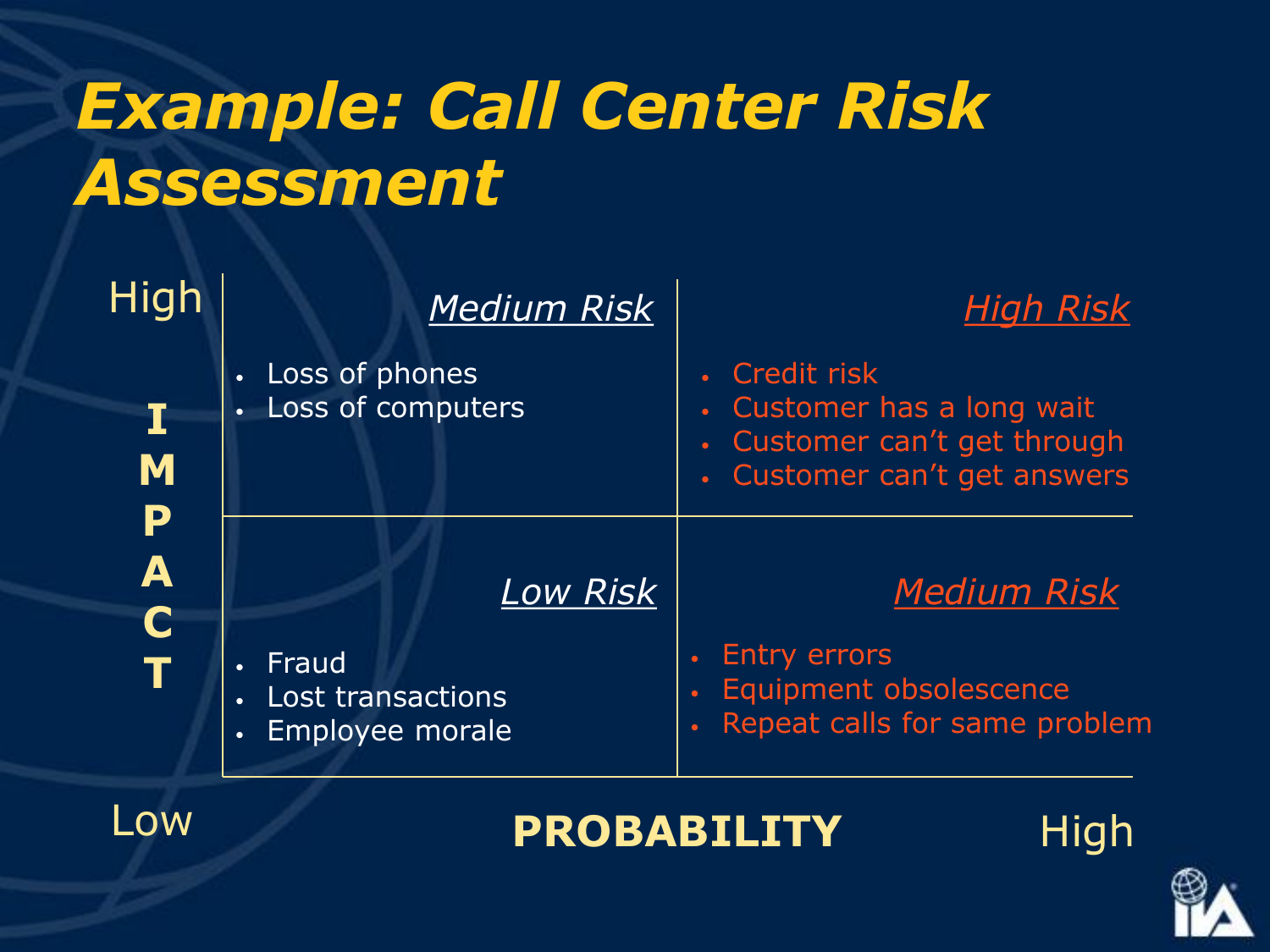### *Example: Accounts Payable Process*

Control | Risk | Control Objective Activity

Completeness | Material | Accrual of

not recorded

 $transaction$  | open liabilities

Invoices accrued after closing

*Issue: Invoices go to field and AP is not aware of liability.*

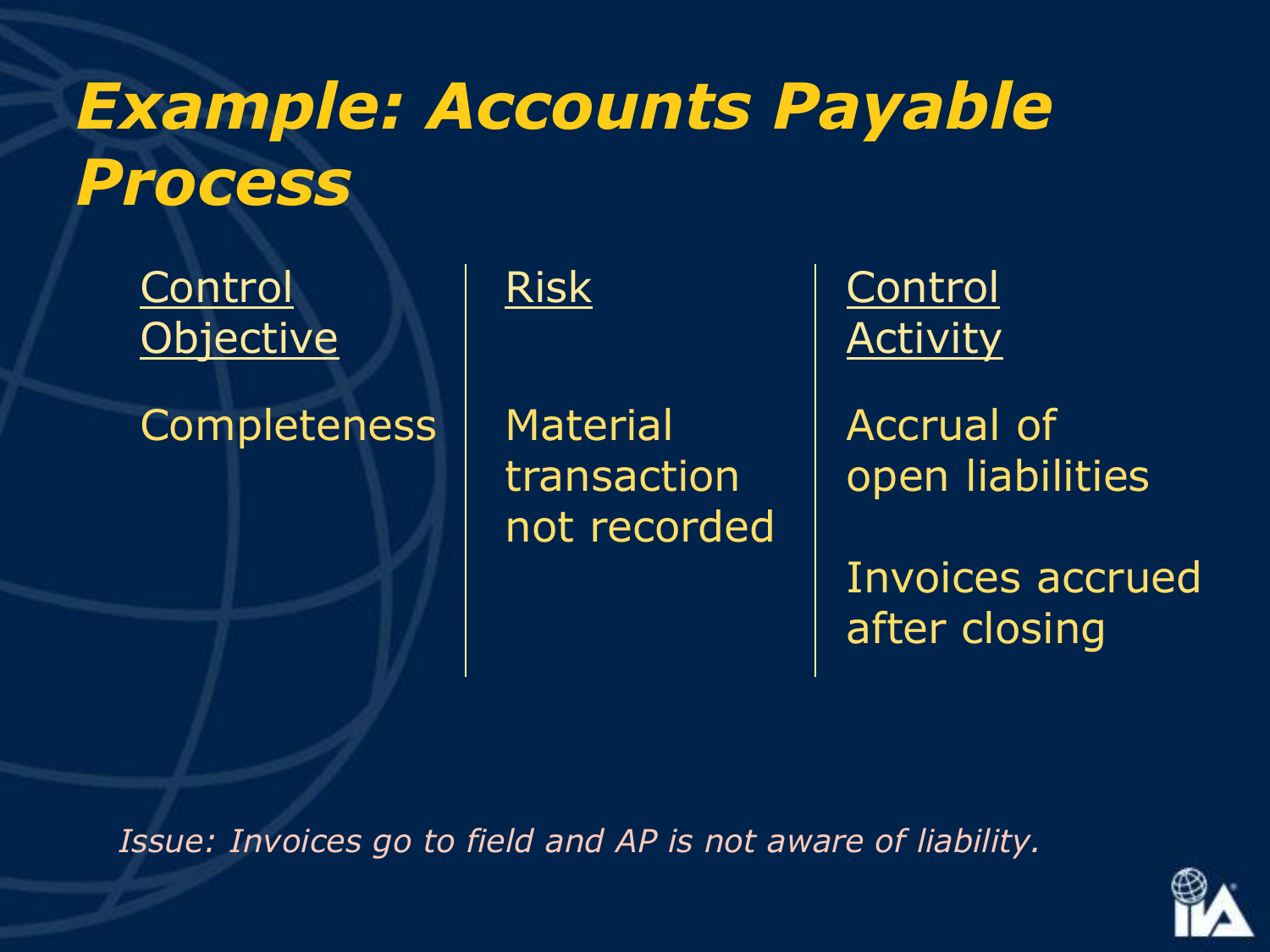#### **Communicate Results**

- Dashboard of risks and related responses (visual status of where key risks stand relative to risk tolerances)
- Flowcharts of processes with key controls noted
- Narratives of business objectives linked to operational risks and responses
- List of key risks to be monitored or used
- Management understanding of key business risk responsibility and communication of assignments

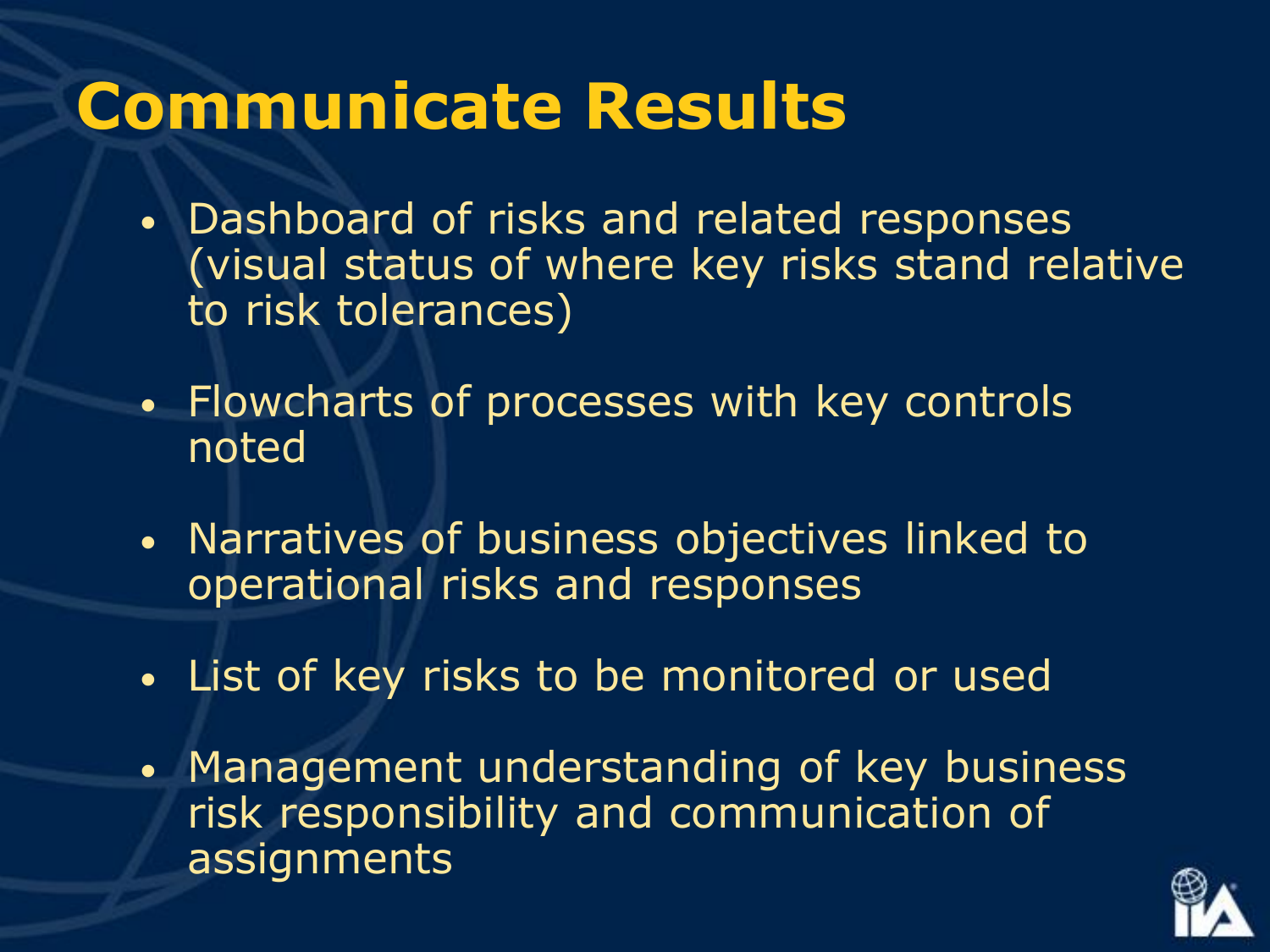#### **Monitor**

• Collect and display information

• Perform analysis - Risks are being properly addressed - Controls are working to mitigate risks

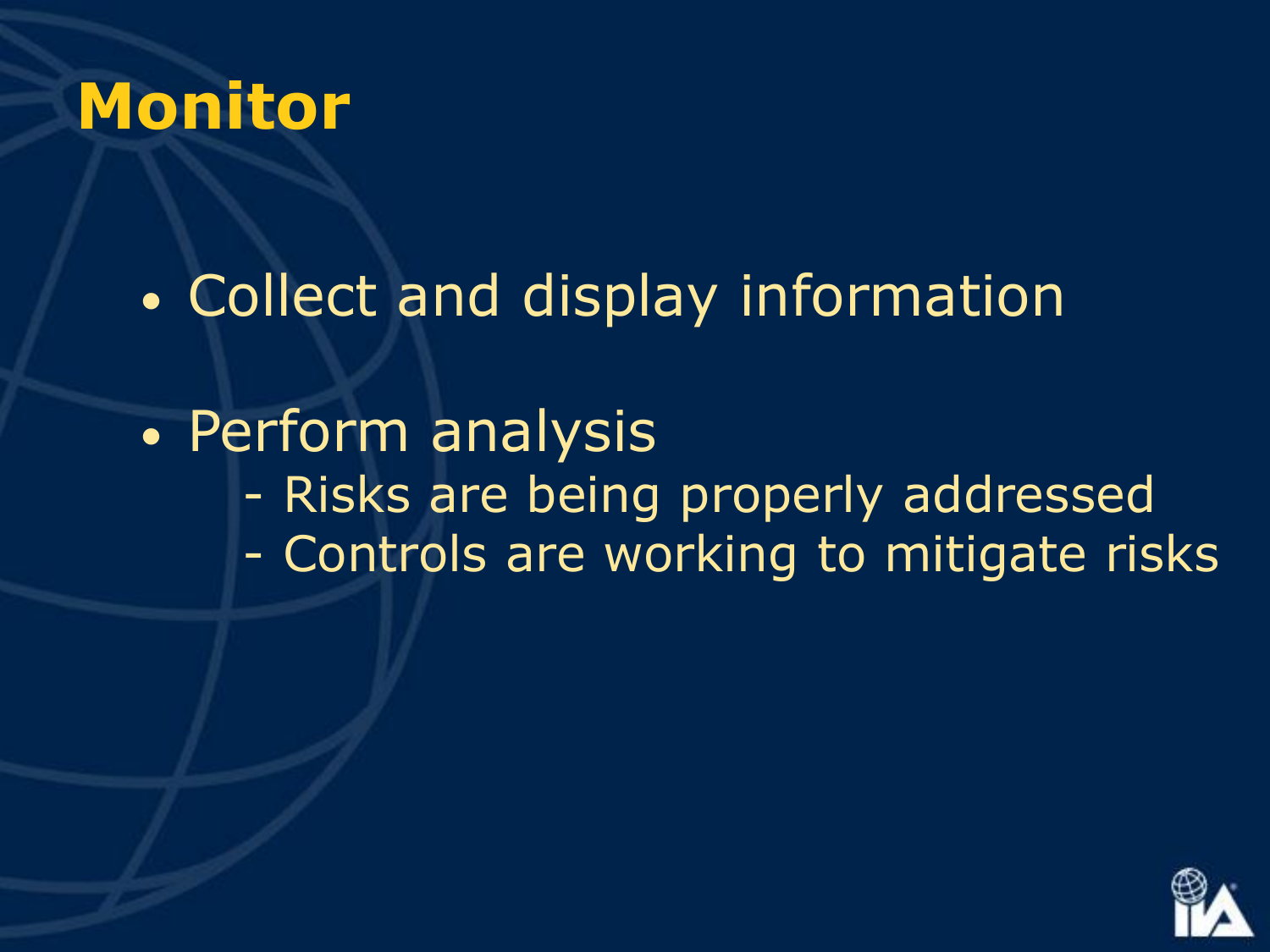### **Management Oversight & Periodic Review**

- Accountability for risks
- Ownership
- Updates - Changes in business objectives - Changes in systems - Changes in processes

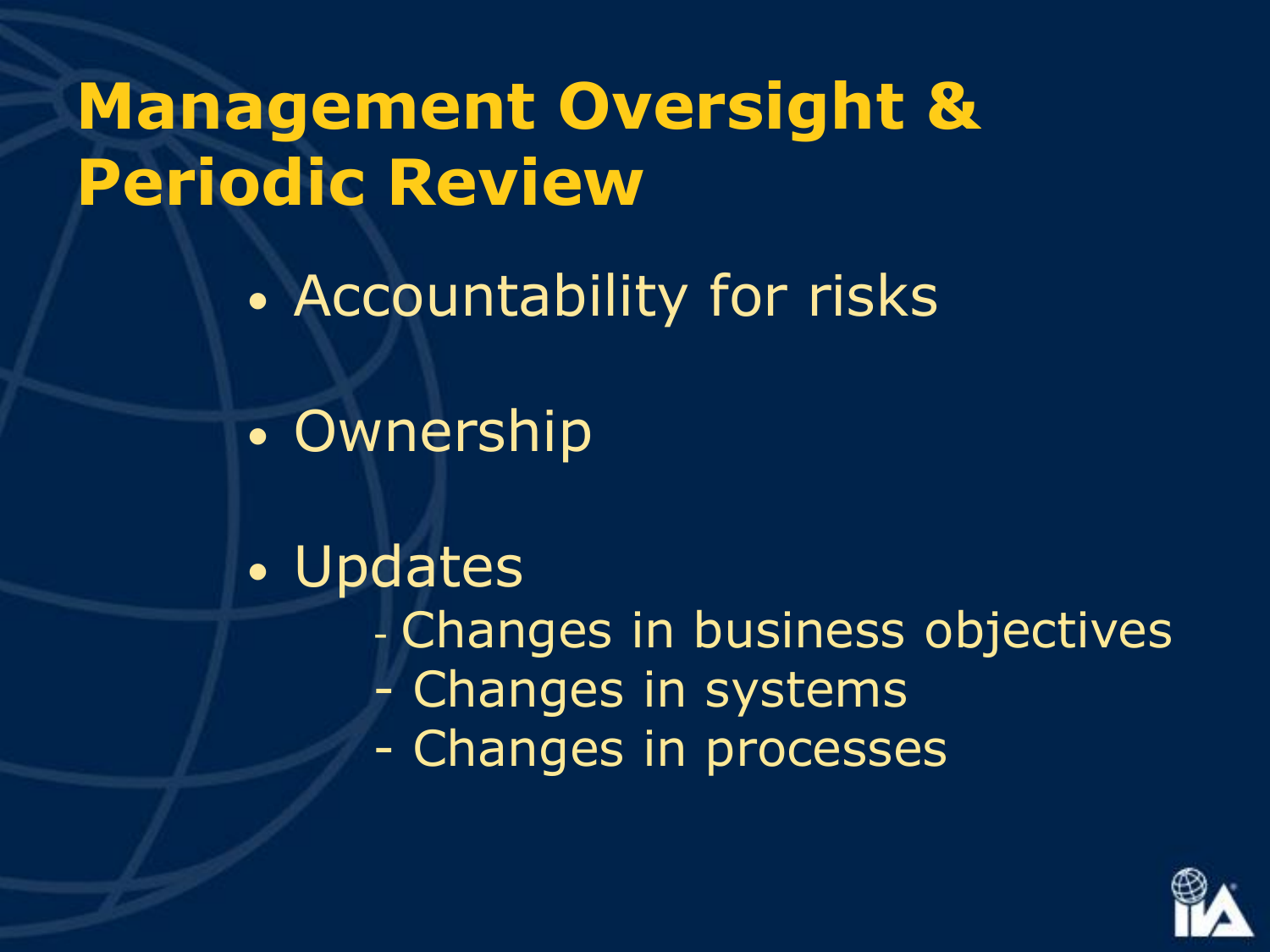## **Internal auditors can add value by:**

- Reviewing critical control systems and risk management processes.
- Performing an effectiveness review of management's risk assessments and the internal controls.
- Providing advice in the design and improvement of control systems and risk mitigation strategies.

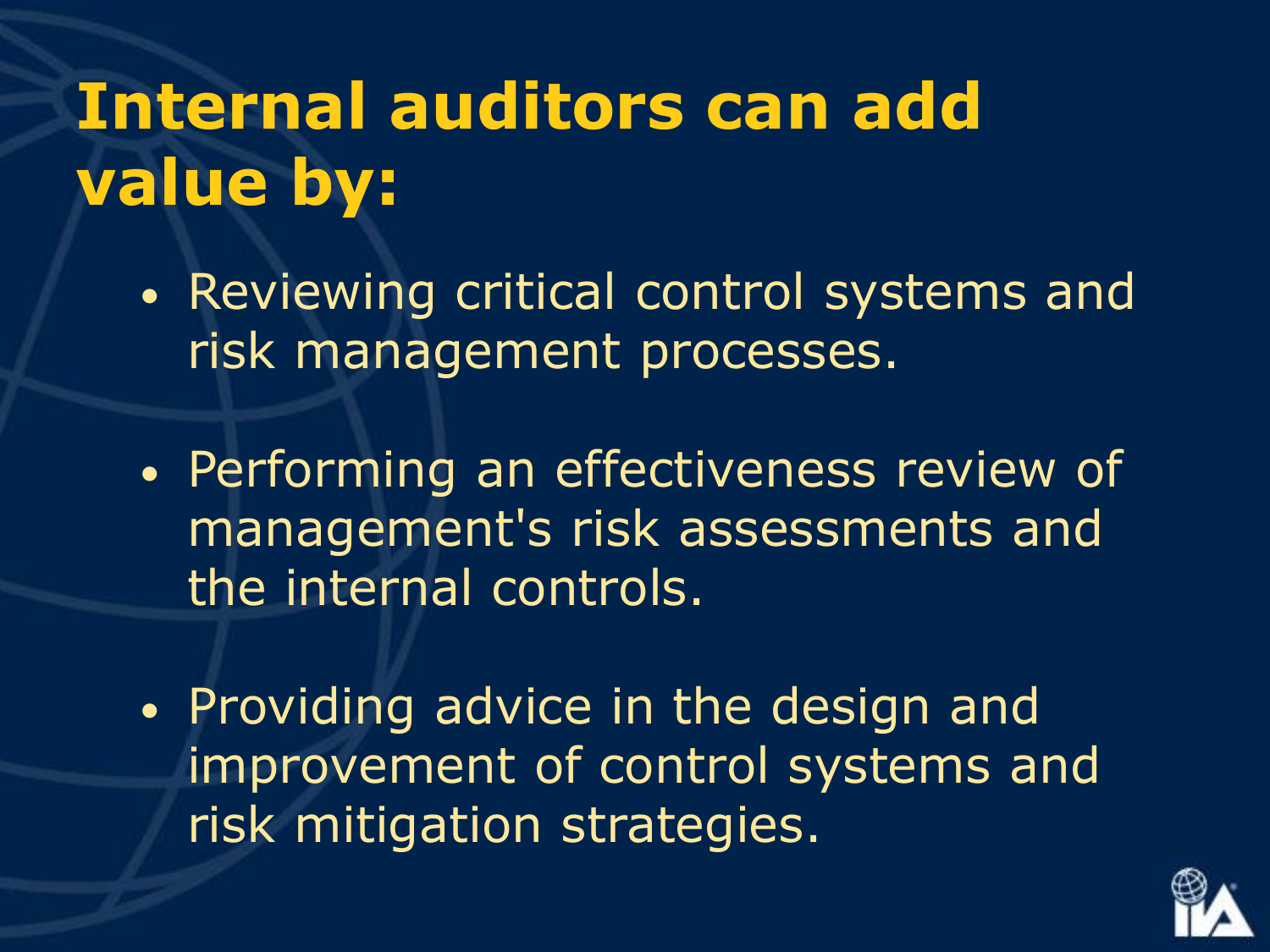## **Internal auditors can add value by:**

- Implementing a risk-based approach to planning and executing the internal audit process.
- Ensuring that internal auditing's resources are directed at those areas most important to the organization.
- Challenging the basis of management's risk assessments and evaluating the adequacy and effectiveness of risk treatment strategies.

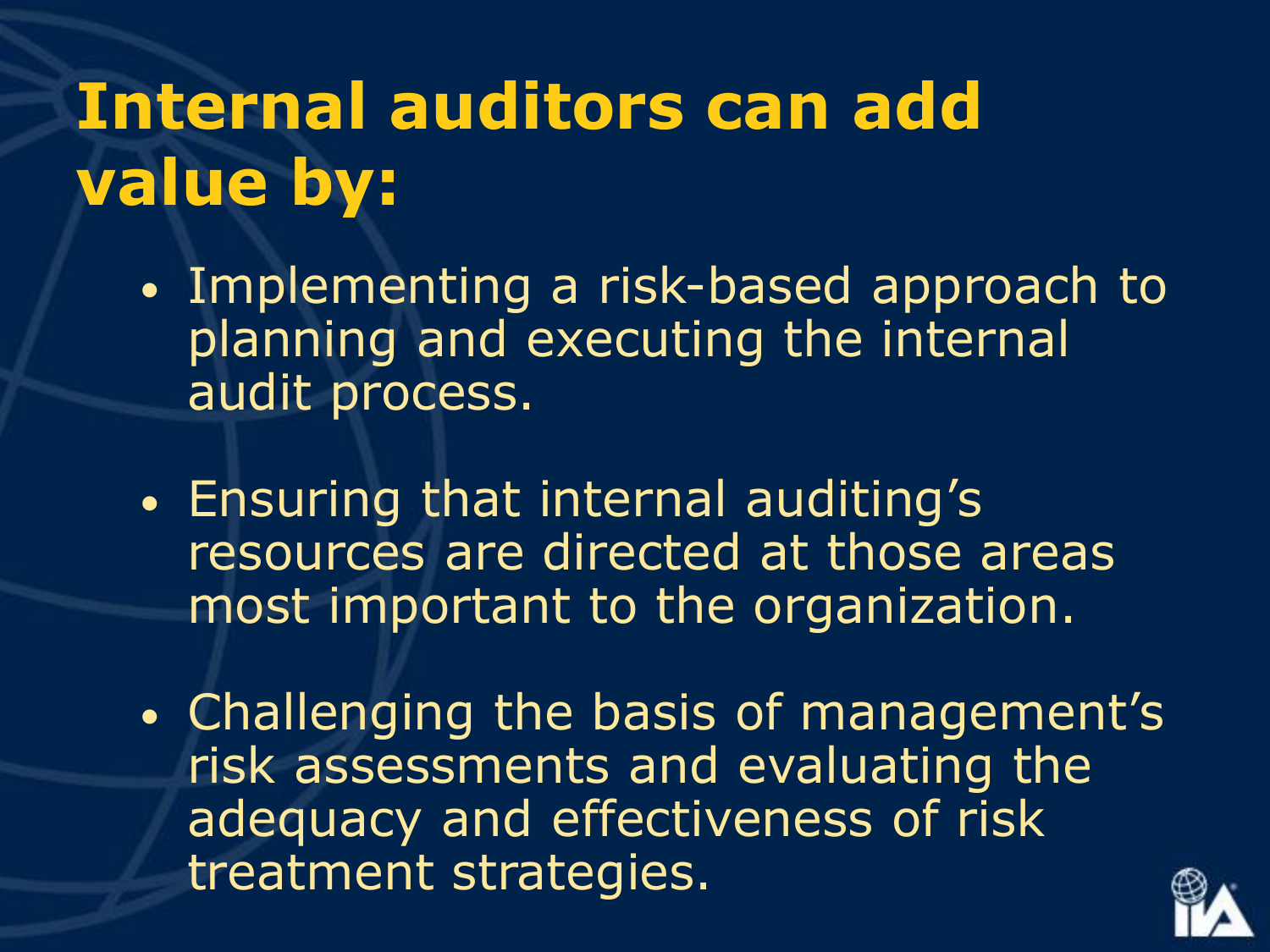## **Internal auditors can add value by:**

• Facilitating ERM workshops.

• Defining risk tolerances where none have been identified, based on internal auditing's experience, judgment, and consultation with management.

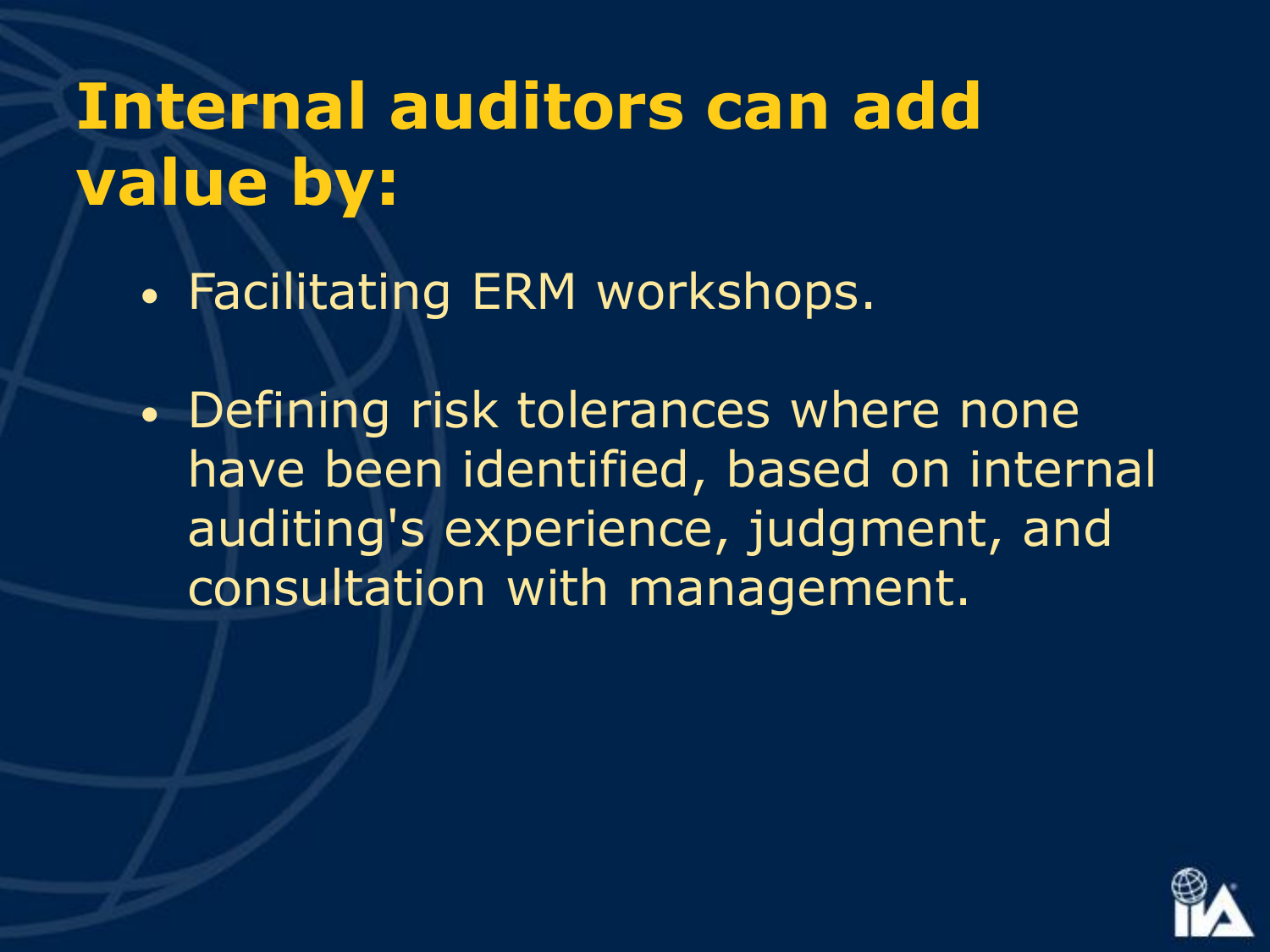#### **For more information**

#### On COSO's *Enterprise Risk Management — Integrated Framework***,**

visit

# **www.coso.org**

or **www.theiia.org**